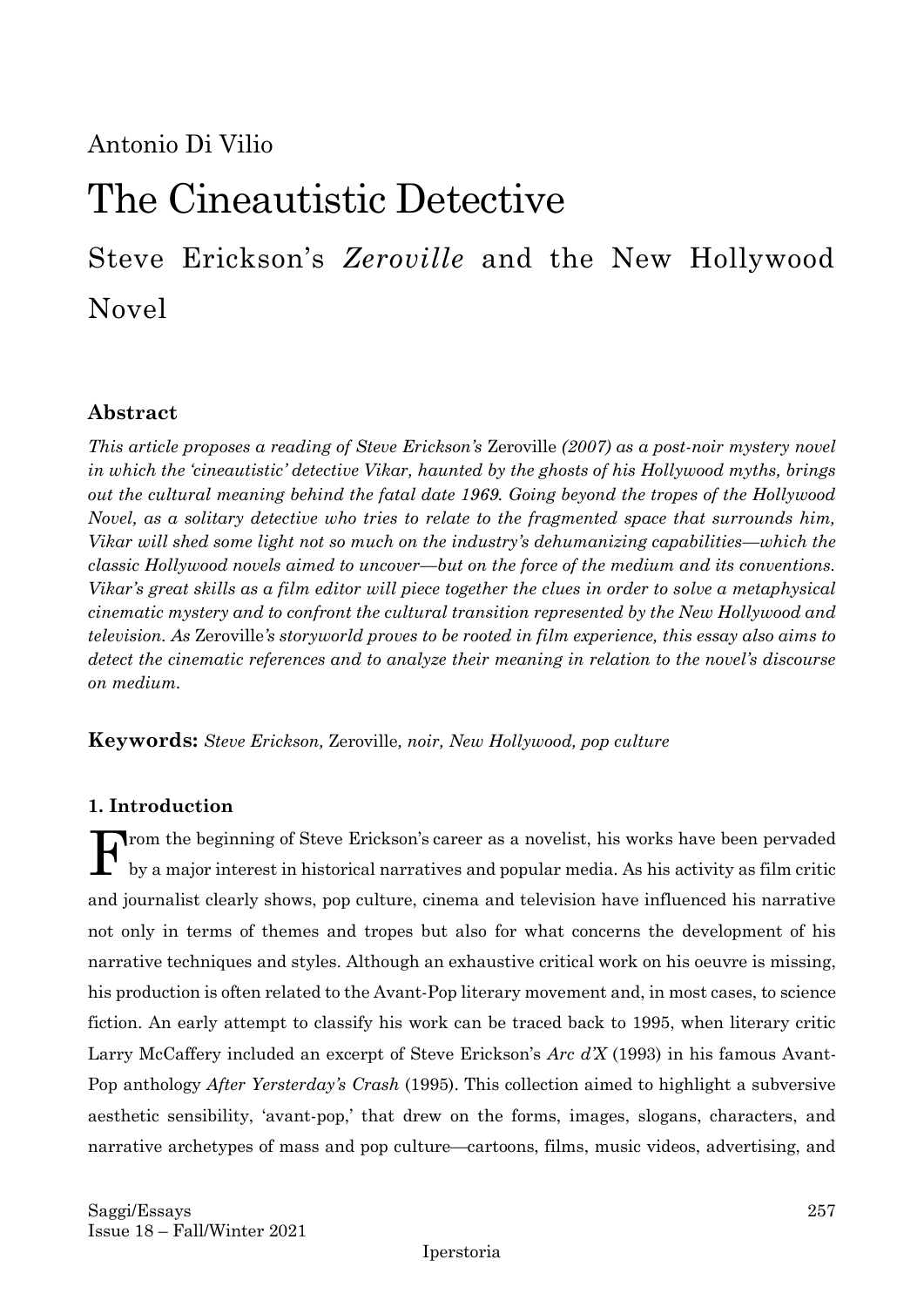rock music—going beyond the postmodern sensibility (while not necessarily annihilating it, as is the case with Steve Erickson).

Not surprisingly, Erickson's early novels were particularly praised by writers such as Don DeLillo and Thomas Pynchon,<sup>1</sup> and it is clear that certain stylistic and narrative conventions inherent to postmodern literature—from intertextuality to pastiche—are present in his fiction, as can be more explicitly seen in his debut novel *Days Between the Station* (1985) and in *Zeroville* (2007), which I will discuss in this paper. However, what is crucial—regardless of these conventions—is that Erickson's interest in 1950s and 1960s narration can be seen as a point of departure for a critical approach to a period in which media forms such as film, music, and television became not only increasingly accessible but also emblematic of cultural changes. These symptoms are evident in Erickson's *Zeroville* (2007), where the references related to Hollywood and film history are essential not so much for what they evoke, but rather for the construction of a new social and collective reality. Moreover, in his novels, the author shows a deep awareness of American popular fiction as well as of the literary tradition of Los Angeles, the city in which most of Erickson's novels—*Amnesiascope* (1996), *The Sea Came at Midnight* (1999), *Our Ecstatic Days* (2005), *Zeroville* (2007)—are set and where the author currently lives. Using the tropes of different genres, such as detective fiction, science fiction, apocalyptic fiction, Hollywood fiction, and film noir, Steve Erickson's narrative proves to absorb techniques and stylistic features, where the references and schema serve as a starting point in order to convey new cultural meanings. For this reason, before moving to a personal noir-driven reading of *Zeroville*, it is important to detect the way in which Erickson's novel diverges from Los Angeles and Hollywood classic narratives while still employing the imaginary of the city's past representations.

### **2. Beyond the Hollywood Novel**

This is the summer of 1969, two days after Vikar's twenty-fourth birthday…He's been in Los Angeles an hour. He's just gotten off a six-day bus trip from Philadelphia, riding day and night. (Erickson 2013, 1)

The incipit of Erickson's *Zeroville* evokes one of the tropes and narrative situations of the classic Hollywood novel. Vikar moves to Los Angeles from the East Coast in order to become a film director and part of the industry, a narrative cliché which recalls 1930s novels such as Nathaniel

<sup>1</sup> Thomas Pynchon provided blurbs for Steve Erickson's early books (such as *Arc d'X)* and both writers are represented by the literary agent Melanie Jackson, who married Pynchon in 1990.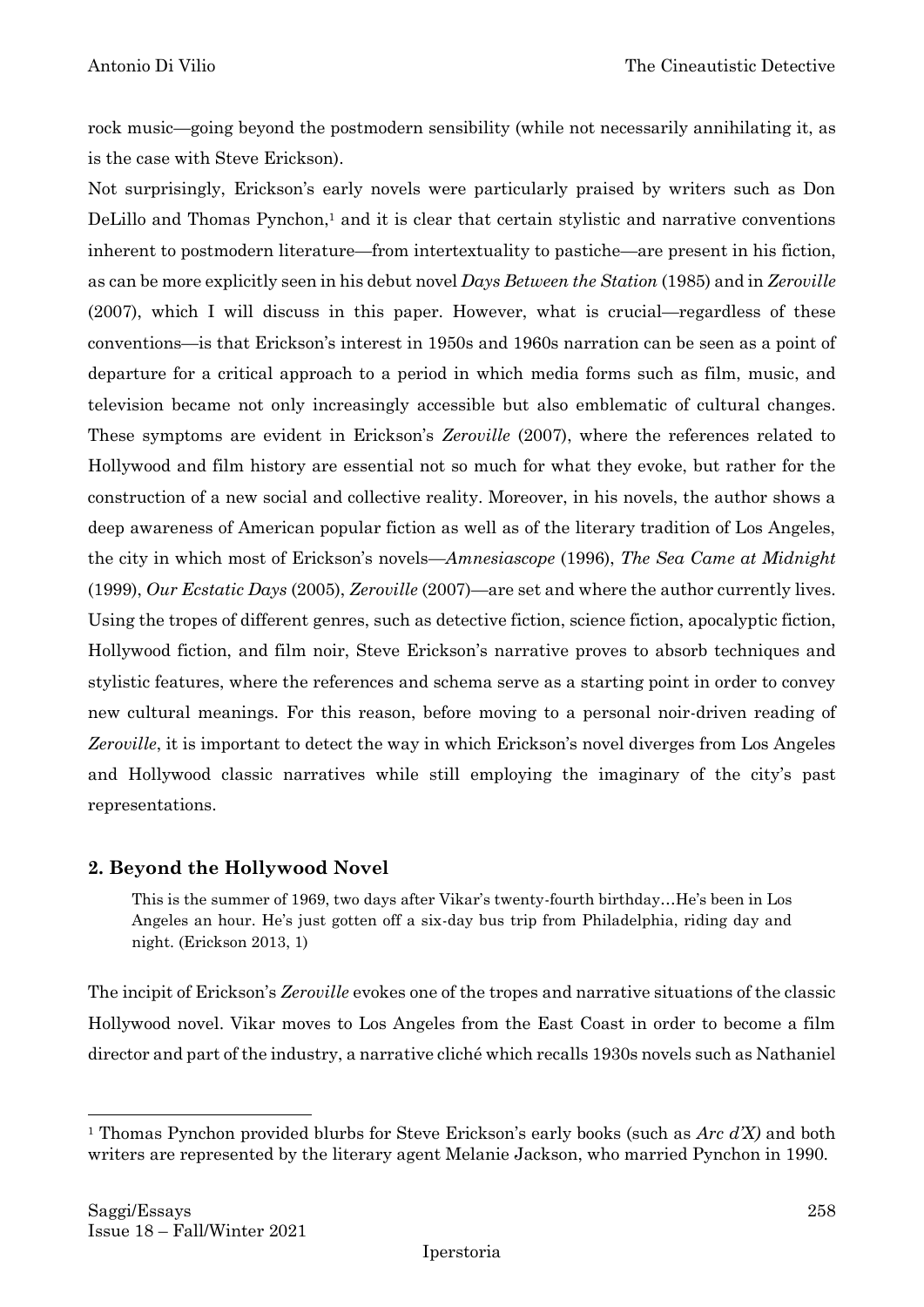West's *The Day of The Locust* (1939), Horace McCoy's *They Shoot Horses, Don't They* (1935) or *I Should Have Stayed Home* (1938), Francis Scott Fitzgerald's *The Last Tycoon* (1941) or Bruce Wagner's works. These novels aimed to debunk the inconsistency of the Hollywood dream or to satirize the industry by emphasizing the tragic destiny of characters that "had come to California to die" (West 2018, 2) and investigating the condition of marginality of Hollywood's 'outsiders' (extras, would-be actors) along with the dissolution (and disillusionment) of their dream. As Steve Erickson notes in his review of David Cronenberg's *Maps to the Stars* (2014) showing once again an awareness of the Hollywood narrative tradition—"Bruce Wagner is also a novelist, whose fiction—like that of Fitzgerald, West, and Tolkin, with whom I imagine he won't object to being compared—is preoccupied with Hollywood's depravities" (Erickson 2014, 2). Whereas "depravities" and the industry's dehumanizing capabilities have been largely described by these writers, such themes are generally absent in Erickson's narration; *Zeroville*'s readers soon find out that the protagonist does not experience a rejection from the industry nor a tragic destiny. He, on the contrary, manages to be a successful film editor and director. The dismantling of his illusion does not concern his career in the studio system; his disillusion instead lies in the fact that in Hollywood nobody seems to care anymore about film culture and history and that his 'cineautism'—emblematized by the Montgomery Clift-Elizabeth Taylor tattoo on his shaved head—will lead him to a condition of displacement and perpetual anachronism. It is clear that what separates Erickson from the classic Hollywood novelists is precisely his interest in the cinema as a medium rather than as a business. As he writes in the first pages of the novel,

Is it possible he's traveled three thousand miles to the Movie Capital of the World only to find people who don't know the difference between Montgomery Clift and James Dean, who don't know the difference between Elizabeth Taylor and Natalie Wood? (2013, 29)

If displacement was a common feeling in the Hollywood society depicted by the characters of Nathanael West (Homer) and Horace McCoy (Gloria, Robert), a singular anachronism marks the driving force of Vikar's story inasmuch as it triggers the restless mystery that hovers over the narration. In fact, much of the protagonist's plotline deals with detecting a series of clues hidden in every film ever made, and it mentions dissertations about movies so much that the prose almost becomes film criticism in Vikar's obsession with the power of cinematic image, an aspect which I will discuss later. What the anachronistic attitude of the protagonist brings to light is the deeper cultural change he undergoes, which leads him to a condition of marginality. While 1960s Los Angeles was the home of the car culture, Vikar admits: "I don't know how to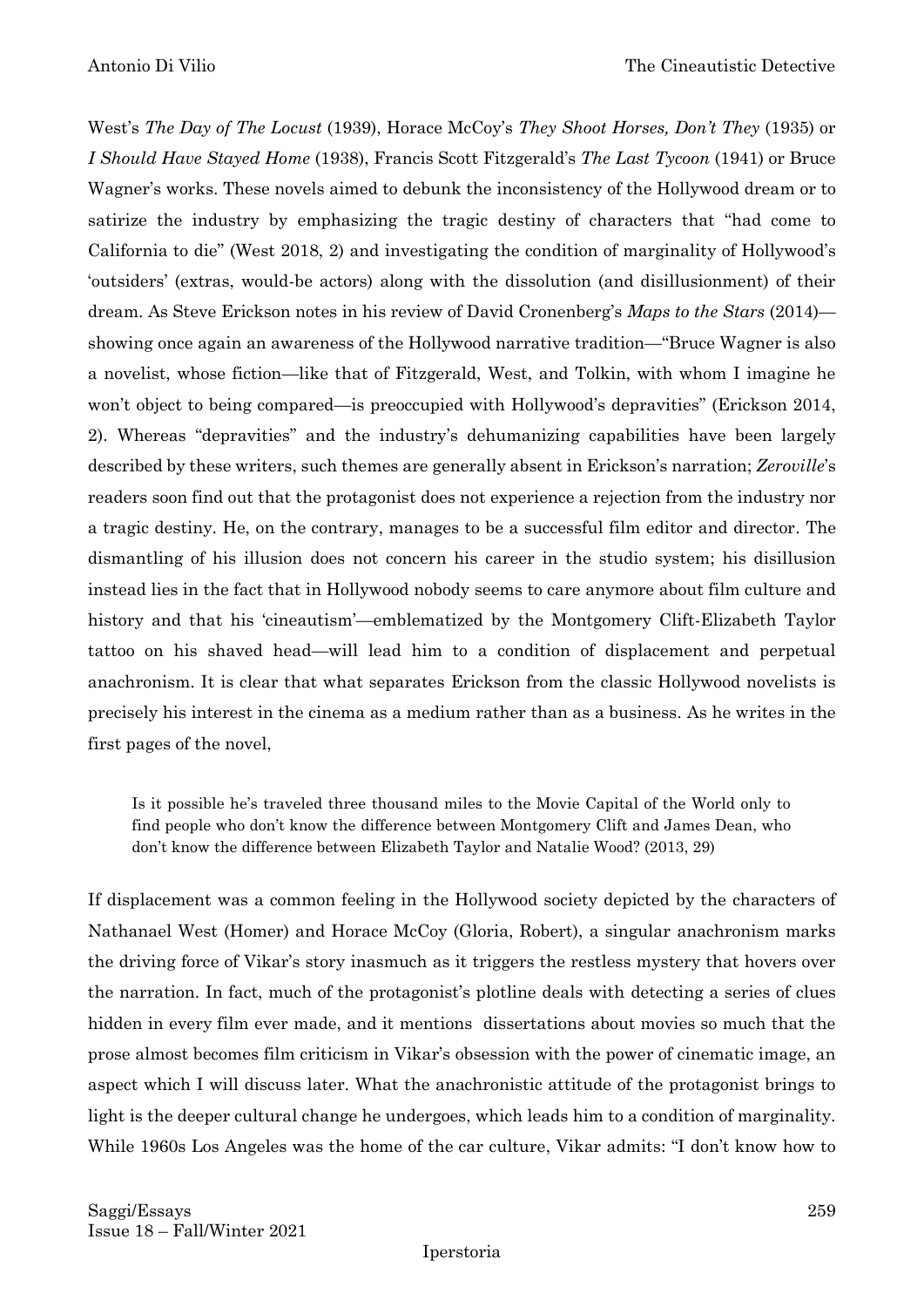drive" (2013, 60) when asked about his driver license by the police; during his continuous walks "he's startled there are no movie stars walking down the street" (2013, 32). The rise of television during the late 1950s and 1960s allows the narrator to analyze a shift in the perceived cultural importance of film as a medium. More precisely, in the economy of the story the representation of television suggests a reframing of cinema as a popular art, emphasizing Vikar's traumatic impact with Hollywood society. Not surprisingly, Vikar's use of television is reflective of his nostalgia towards Hollywood classic cinema. "Vikar buys a small black-and-white television that he carries home on the bus. He even buys a radio. On the television he watches old movies and the news" (2013, 81).

While Vikar tries not to renounce his idea of Los Angeles—an idea heavily influenced by the cinematic representation of the city—what he experiences upon his arrival is the transition from the Old Hollywood to the New Hollywood, a process that he himself will have to face. "I tell people I've worked for Vincente Minnelli and Otto Preminger," Vikar exclaims, "and nobody cares" (2013, 124).

In fact, at the end of the 1960s, "the old form of the vertically integrated studio system was undermined" (King 2002, 6) and the industrial context was about to reshape itself. Changes happened not only in a broader social, cultural or historical context, but also in the style of filmmaking. Erickson, as well as *Zeroville*'s narrator, is totally aware of this transition; the protagonist Vikar, who showed up in L.A. with a fascination for Montgomery Clift, will be forced to change his attitude and to play a different game.

The clerk says, "Hey, man, have you seen Easy Rider? I usually don't go to movies. I'm into the Music."

"What?"

"The Music." The clerk turns up the radio. There's a song playing about a train to Marrakesh: "All aboard the train," the singer sings. It's horrible; they've forgotten A Place in the Sun for this? Vikar also suspects there's something narcotics-related about the song. (2013, 37)

*Easy Rider* (Hopper 1969), also mentioned in the novel, is one of the movies which best represent the New Hollywood era as well as Vikar's expanding awareness of this transition, not only for what concerns production and the style of filmmaking but also for the several cultural meanings contained in Dennis Hopper's movie: a folk and pop music soundtrack and the representation of the spreading of narcotics usage are all symptoms of the fervid brew of 1960s radicalism and counterculture, the icy paranoia of the post-Watergate period, and finally the escape from the 1950s red-scare conformity. Through free indirect speech (Herman and Vervaeck 2019, 183)—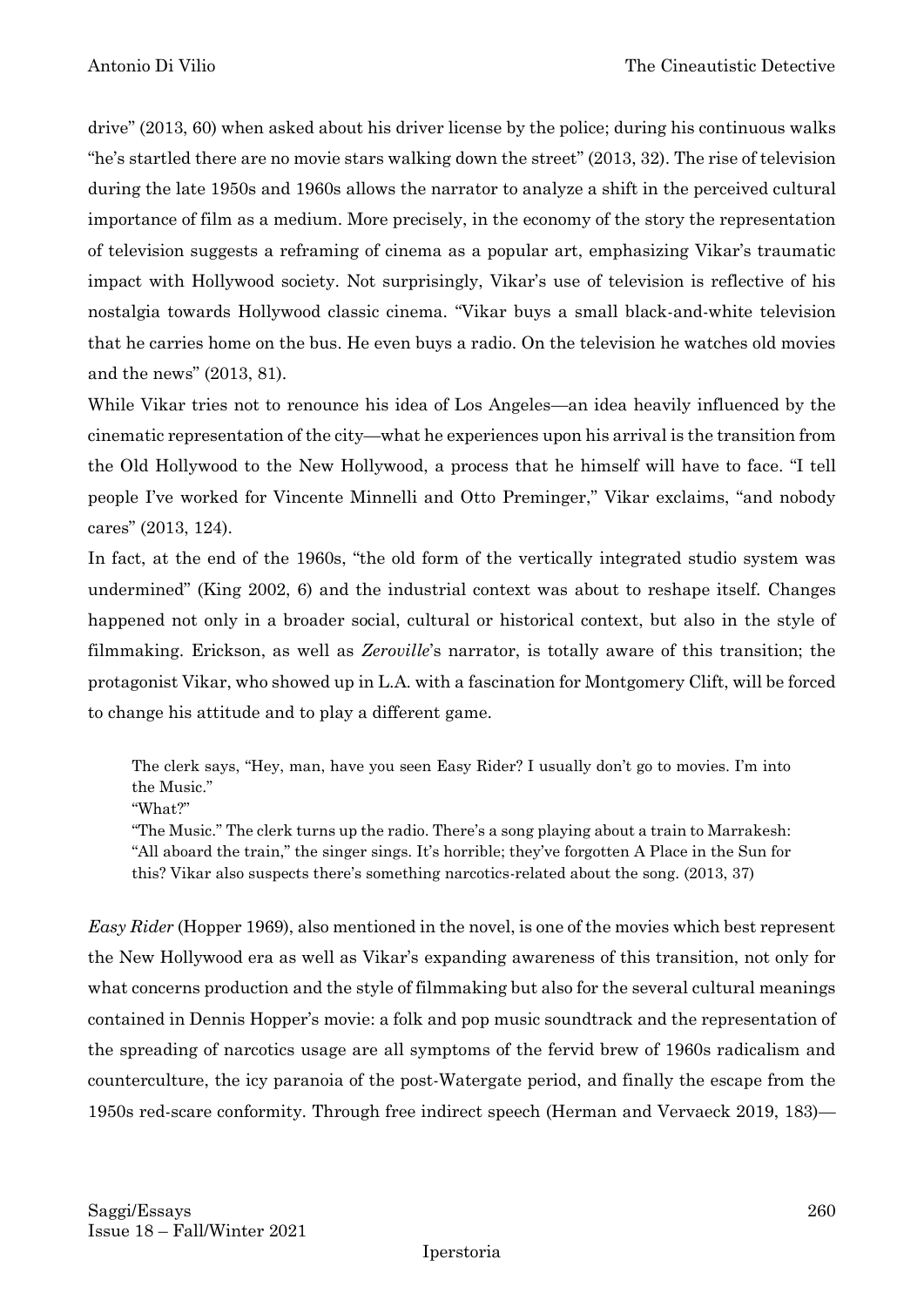or more precisely psycho-narration, <sup>2</sup> as Dorrit Cohn called it (1978, 14)—the reader can perceive Vikar's consciousness and ideological positions in relation to the Hollywood society and its changes. Paradoxically, the odd and outcast aspect of his body will help him personify the unconventionality and avant-garde spirit of the time. In line with Hollywood's ability to reinvent itself at the end of the 1960s, Vikar will become an acclaimed film editor and his career will eventually coincide with the revolution of New Hollywood until the rise of the Blockbuster in the 1980s.

Similarly, the protagonist's relationship with a growing interest in "Music" (capitalized throughout the novel) embodies the birth of a heterogenous cultural scene during the 70s. If at the beginning of the narration Vikar shows his disregard for the Music in what he calls the "Heretic City," by the end "for a while he realizes he's come to care more about the Sound than the Movie" (2013, 350). In fact, Vikar starts going to clubs he first had avoided, seeking the Sound, which the characters identify with the emergence of punk<sup>3</sup> as a countercultural force in the 1970s, one in which Vikar—during his period in New York—seems to find his spiritual dimension. It is not a coincidence that the only made-up film in the novel, for which Vikar is nominated for an Oscar, is called *Your Pale Blue Eyes*, clearly recalling the 1969 song by The Velvet Underground, which were, at the time, among the forerunners of punk and avant-guard music in the United States. It's clear that *Zeroville*'s author seems to put at the core of the narration a multiple range of disruptive cultural impulses, and much of the narrative tension lies in the relationship between Vikar and the different media, and their impact on society. *Zeroville*'s quest does not even remotely evoke the quest featured in the first Hollywood novels if not in the references to movie icons. After all, Vikar is born to confront change, trying not to be doomed as he's transported, right from the beginning, to a crucial period of American history: 1969 Los Angeles, a moment and place in which the entire nation was asked to revisit its primal values.

### **3. Depictions of endings and the year 1969**

The interest of the contemporary American historical novel in the narrative of 1969 shows that Erickson's fiction is not alone in reviving that particular period of American history, and in

<sup>&</sup>lt;sup>2</sup> A particular type of indirect discourse in which the narrator analyzes the content of the character's mind, potentially including its unconscious aspects.

<sup>3</sup> Intertextual references to music are no less important than cinematographic ones in Erickson's construction of the storyworld in his novels. Another reference to punk and new wave can be found in his novel *These Dreams of You* (2012) in which subplots involve figures such as Iggy Pop and David Bowie.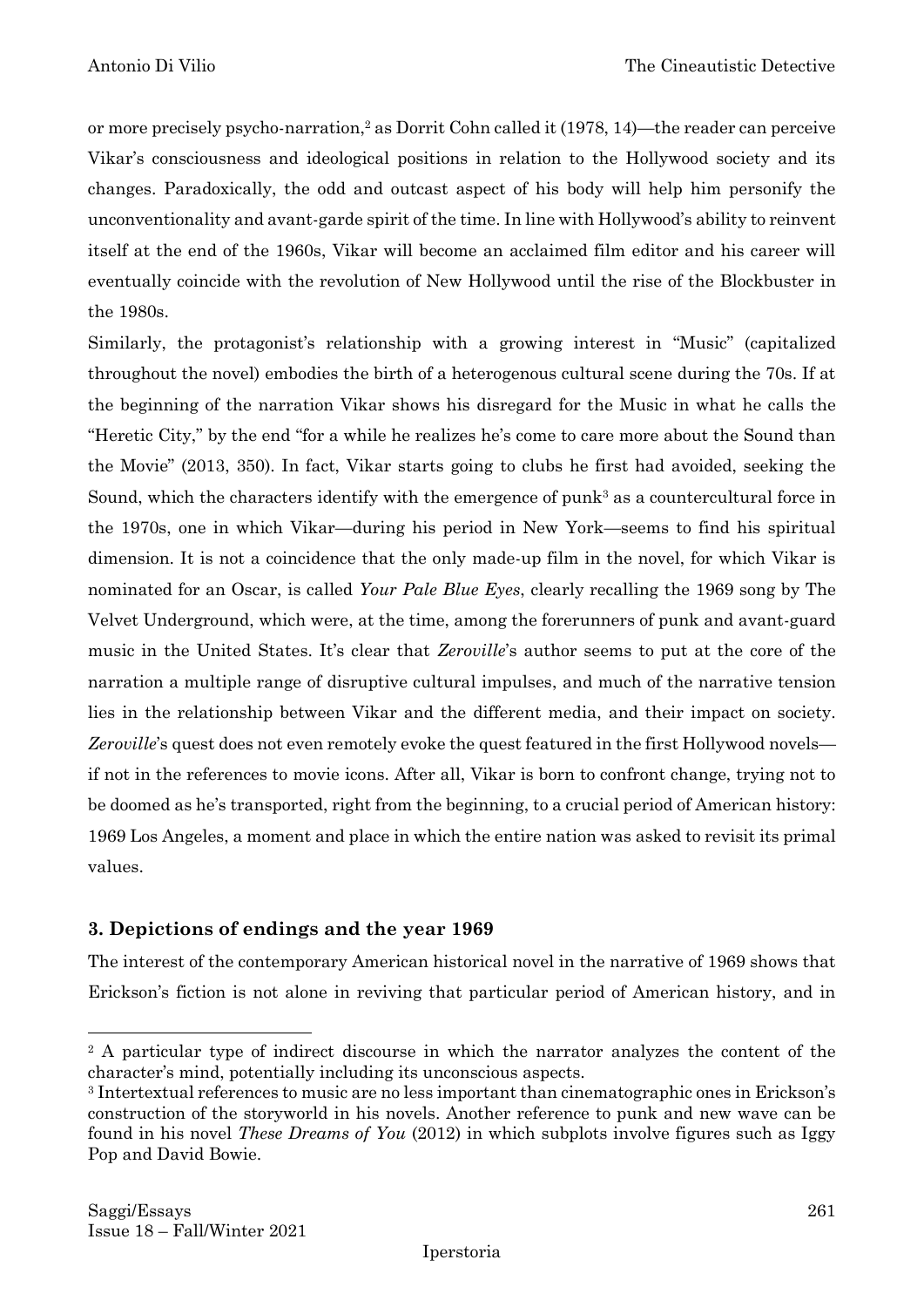particular 1969 Los Angeles. Even considering noir narratives only, we can mention *Inherent Vice* (2009) by Thomas Pynchon and its film adaptation by Paul Thomas Anderson (2014), *Blood's A Rover* (2009) by James Ellroy, Walter Mosley's late novels, and Quentin Tarantino's *Once Upon a Time in Hollywood* (2019). What these works have in common is a singular approach to a revisitation of 1969, its cultural meanings, its promises, and its quasi-apocalyptic rhetoric. As Mark West suggests in his essay about the contemporary 60s novel:

For post-boomer authors—writing after the 'postmodern age['s ...] generalized distrust of official facts, and a blurring of the boundary between events and facts as represented' (Currie 2006, 25)—perpetual contestations of the sixties and conflicting interpretations of the decade's meanings exacerbate a basic difficulty: how to link together a series of events into a comprehensible and explanatory narrative. (West 2020, 213)

For instance, while Thomas Pynchon's *Inherent Vice* (2009) shows to be more preoccupied (among other things) with retroactively narrating social and economic issues of Los Angeles' late capitalist society of the early 1970s, *Zeroville* tries to reframe the cultural change of the late 1960s and to emphasize its projection towards the next decades. In both cases, however, the Manson family murders—in which the decade of endless summer finds its emotional and metaphorical peak—set the noirish tone of the novels, which translates into rising anxiety and paranoia affecting both Vikar's agency and the narrative events. As Joan Didion states in her famous book *The White Album* (1979), "Many people in Los Angeles believe that the Sixties ended abruptly on August 9, 1969" (Didion 2019, 776), confirming that the depictions of endings are inherent to the Los Angeles fictional and non-fictional narration. In the case of *Zeroville*, the Manson Family murders do not merely represent the collapse of the countercultural utopia, as it is eventually the case with Thomas Pynchon's *Inherent Vice* (2009). They rather contribute to providing a link between the death of classic Hollywood and the emergence of an interest in new media along with the rise of the New Hollywood. <sup>4</sup> If it is true that the Manson murders "turned everything wonderful or explosive or radical or new or amazing into death, paranoia

<sup>4</sup> On August 9, 1969, members of Charles Manson's cult killed five people in movie director Roman Polanski's Beverly Hills, California, home, including Polanski's pregnant wife, actress Sharon Tate. Less than two days later, the group killed again, murdering supermarket executive Leno LaBianca and his wife Rosemary in their home. Some prosecutors, when the events occurred, said that the murders were a sort of revenge on Charles's part; he wanted to become a rockstar and the house where the deaths occurred used to belong to Terry Melcher a music producer who had refused to collaborate with Manson. This hypothesis would be another symptom—employed by the author—of the representative change in the interest towards the Sound within the society depicted in the novel.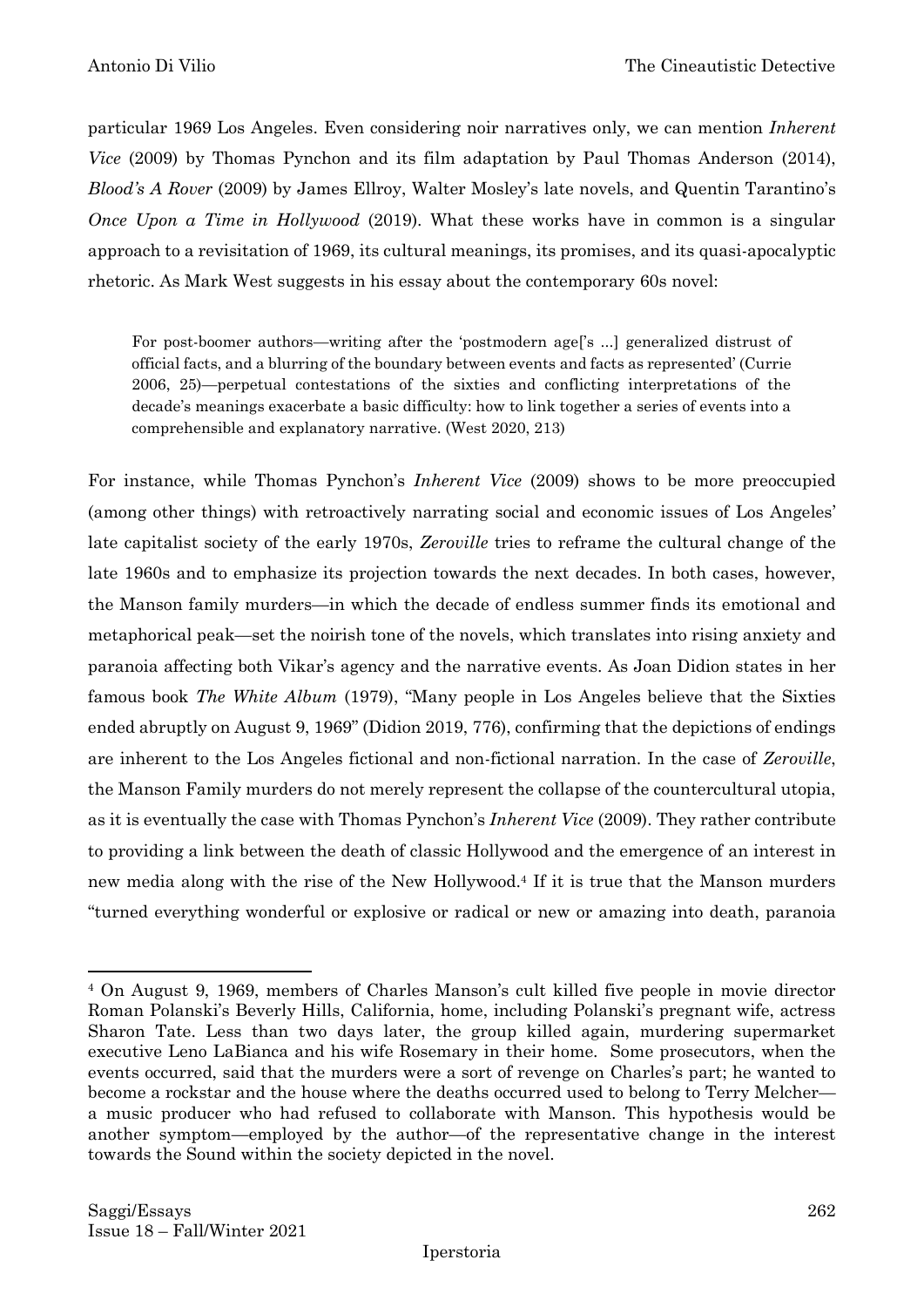and murder" (Melnick 2018, 681), the atmosphere of paranoia and the specter of death haunt Vikar's narration right from his arrival in the city. In fact, when Vikar arrives in Los Angeles, with his physical aesthetics in contrast with hippie culture, his *A Place in The Sun* intertextual tattoo represents a romanticism that "stands juxtaposed against the moment we first see Vikar, who arrives in LA in the summer of 1969 on the day of the Manson murders" (Miller 2021, 154). He discovers that both the police and the civilians are terrified of Manson's image and that everyone mistakes him for a member of the Manson's family.

"This one about the pigs. Written on the door of the house in the blood of," waving one photo, "the mother of," waving the other, "this one. Am I supposed to take it personally, Ike? Was this for me, this about the pigs?" but Vikar sobs, wishing he never had seen it […]. "I'd stay out of those canyons if I were you," one of the cops tells him. 'There's something going on up there." (2013, 66-70)

While Vikar is totally unaware of Manson and cult paranoia spreading over the city, his only concern relates, once again, to his 'cine-phantasmatic' idea of the city. When he visits the Laurel Canyon Boulevard, he talks about the house where "Harry Houdini lived while trying to become a movie star in the twenties" (2013, 45), which now is just a secret passage leading to all parts of the canyon and which is "occupied by an extended family of hippies led by a musician with a Groucho Marx mustache" (2013, 50). In this symbolic handover—a symbolism not by chance built on a mysterious and spiritual figure like Houdini—Vikar detects the first signs of a sociocultural change. People both from the canyons and the beach are afraid of his presence and it becomes difficult for him to establish relationships due to this pervading paranoia.

"For God's sake, Sol," Margie says, "he's not one of the Manson Family. He's harmless. I promise you," she says knowingly.

"He is not harmless," Vikar hears Soledad answer. "He may not be one of the Manson Family," she concedes, "but he's not harmless." (2013, 170)

The invasion of the canyons by the hippies, the looming sense of death and the perception of an impending end were socio-cultural symptoms that peaked with the Manson family murders. The scenario of the novel is organized around this apocalyptic vision of the end of times, hardly a new trope in Los Angeles art and literature. As Mike Davis has explained in his book *Ecology of Fear* (1998), "the destruction of Los Angeles has been a central theme or image in at least 138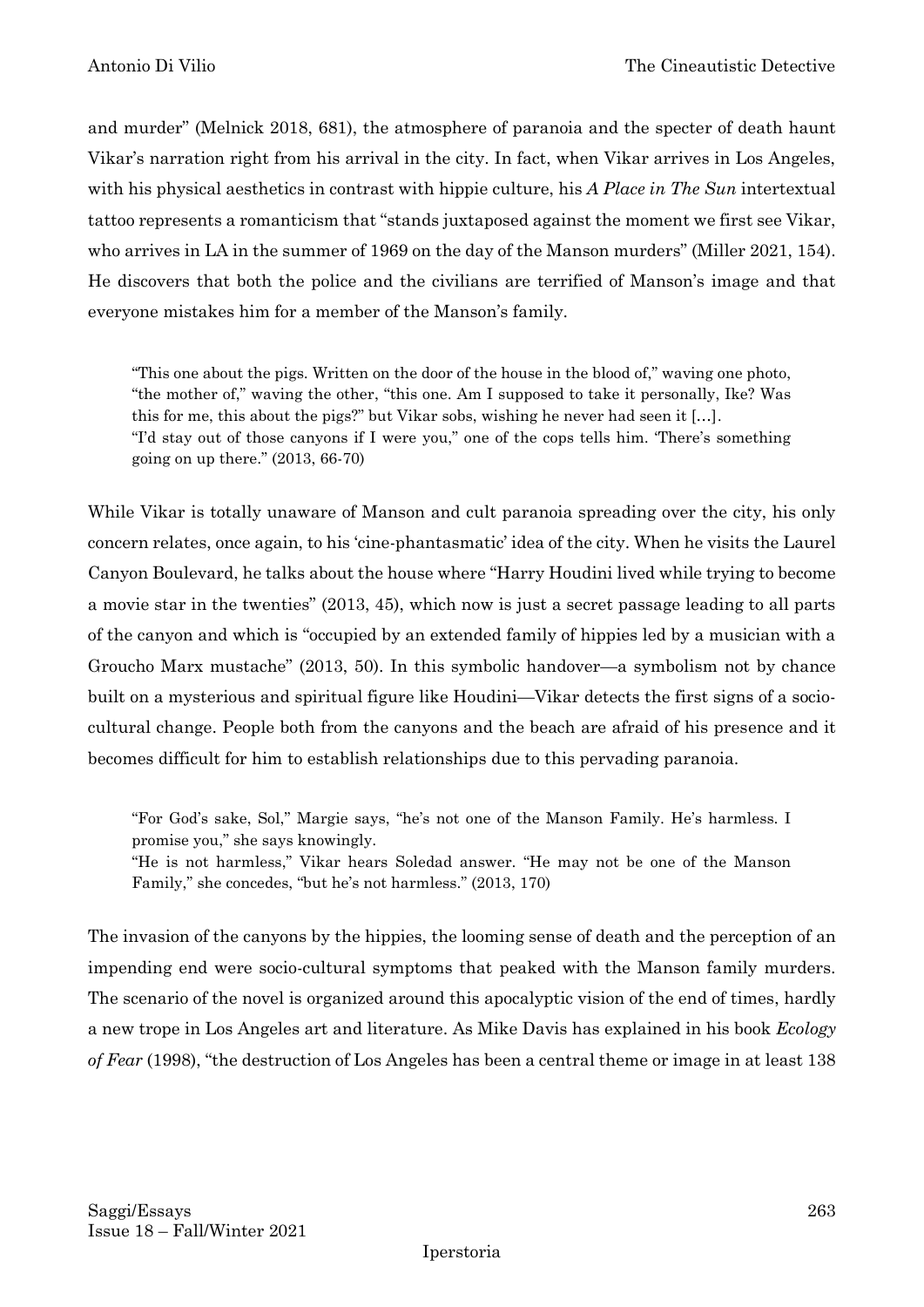novels or films since 1909" (1998, 276), not to mention songs.<sup>5</sup> From Tod's painting called "The Burning of Los Angeles" in *The Day of The Locust* (West 1939) to the raining frogs in San Fernando Valley in Paul Thomas Anderson's *Magnolia* (1998), images of destruction still inhabit Los Angeles narration.

Cataclysms and apocalyptic settings, albeit more evident in other works of Erickson's fiction such as *Days Between the Station* (1985) and *Amnesiascope* (1996), in this case allude to the cultural importance of a particular time period. In fact, although in *Zeroville* Los Angeles experiences "the biggest fucking earthquake in forty years" (2013, 136), the real apocalyptic setting is realized in a more symbolic way so that, in the economy of the narration, August 1969 represents the disruptive force that strengthens Vikar's agency; the post-apocalyptic area, in which the protagonist operates, represents the construction of a new world, new values and meanings that Vikar conveys through his relationship with his pupil Zazi, through his travel to Europe and finally through the detection of the "Secret Movie" (Erickson 2013, 758). In this sense, the author tries to offer the possibility of a narration after the disruptive events, a possibility that lies in the cinematic storyworld of the novel rather than in the external reality. On the contrary, Vikar's interactions with the world outside the cinema—and in particular with Zazi often translate into a cine-religious education, as a way to confront his past and present; thus, Vikar becomes identifiable as a messianic figure which indicates the path to a new reality or, in cinematic values, to a new Hollywood.

### **4. The cinematic storyworld of** *Zeroville*

*The American city seems to have stepped right out of the movies. To grasp its secret, you should not, then, begin with the city and move inwards to the screen; you should begin with the screen and move outwards to the city.* (Jean Baudrillard, *America*)

In addition to being a pop-guidebook of Los Angeles culture and history from the very beginning—Vikar eats at de Filippe upon his arrival in Los Angeles—the real narrative texture of the novel has to do with the history of cinema as well as with the cinematic history of the city and how it intersects with Vikar's idea of Los Angeles.

<sup>5</sup> For instance, two famous songs by Neil Young, "After the Gold Rush" (1970) and "L.A." (1973), describe the author's fantasy visions of the destruction of Los Angeles.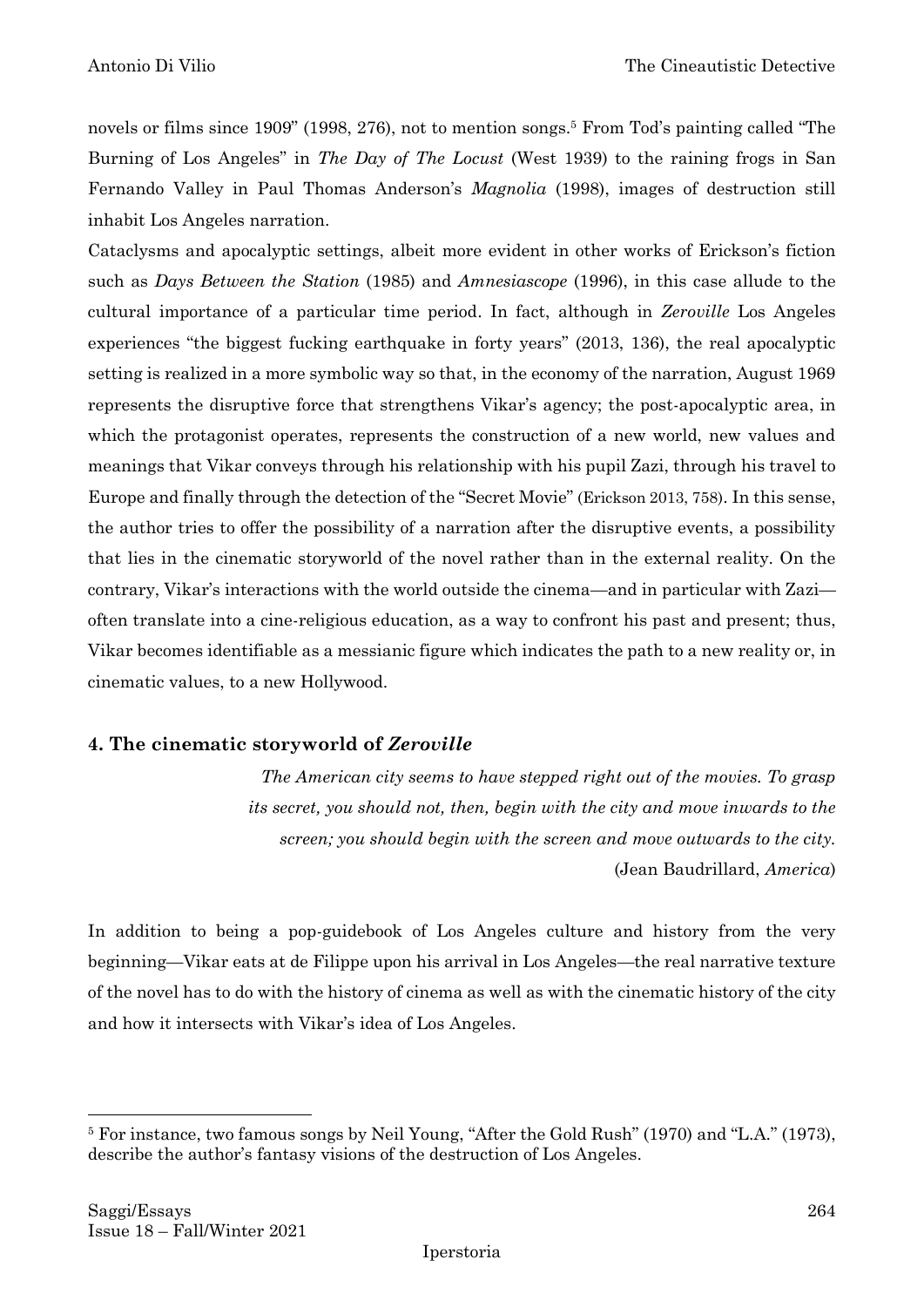Before analyzing the narrative of Vikar's impact with 1969 Hollywood society, it is important to note that also Vikar's personal history is shaped in order to represent the matrix of his cineautism. Born Ike Jerome, he refuses his baptismal name calling himself Vikar as if to suggest not only a new life but also a bearer of values, which are as cinematic as the world in which he lives. In Pennsylvania, Vikar receives a seminar Puritan education, which is very reminiscent of the upbringing filmmaker Paul Schrader received from his conservative Calvinist parents; Ike is abused by his father and their complicated relationship not only underpins the religious symbolism<sup>6</sup> within the text, such as Abrahamic sacrifice, but it recalls how Hollywood handed its sons and daughters over to death; this is the case of Jayne Mansfield and James Dean, quoted several times in the text, but most importantly of Soledad, with whom Vikar establishes a noir-like relationship which I will discuss later. The turning point is when Vikar finally sees his first movie after he absconds from the seminary; he shaves his head—visually returning to a newborn's shape—and moves to Los Angeles, where the pilgrimage of a cineautistic monk takes place. As his new life begins, Ike searches for the ghost of Montgomery Clift, staying at the Roosevelt Hotel where Clift lived in between filming *A Place in the Sun* and where Steve Erickson "knocked out the first fifty pages" (Miller 2008, 166) of *Zeroville*.

That first night in the Roosevelt, Vikar has the same dream he always has after every movie he sees, the same dream he's had since the first movie he ever saw. In his dream there's a horizontal-shaped rock and someone lying on the rock very still. The side of the rock seems to open, beckoning to Vikar, like a door or chasm. (2013, 41)

In this passage the narrator presents the real mystery of Vikar's story and the reader can perceive the quest moving toward the oneiric and cinematographic dimension, the one which constitutes the novel's storyworld. In fact, Vikar goes in and out of the cinema just as he goes in and out of his dreams; his wandering is a cinematic voyage that prompts the reader to wonder what he is really looking for. This voyage is built into the narration primarily through two narrative devices. The first concerns the organization of narration through a structure that evokes film editing techniques (intermedial references<sup>7</sup>), the second deals with a perpetual

<sup>6</sup> There would be much space for further investigation on how the Christian mythology merges with Hollywood mythical atmosphere throughout the novel and to understand the influence of Calvinist education in Vikar's role within the storyworld.

<sup>7</sup> Rajewsky defines intermedial references as "for example references in a literary text to a film through, for instance, the evocation or imitation of certain filmic techniques such as zoom shots, fades, dissolves, and montage editing" (2005, 52).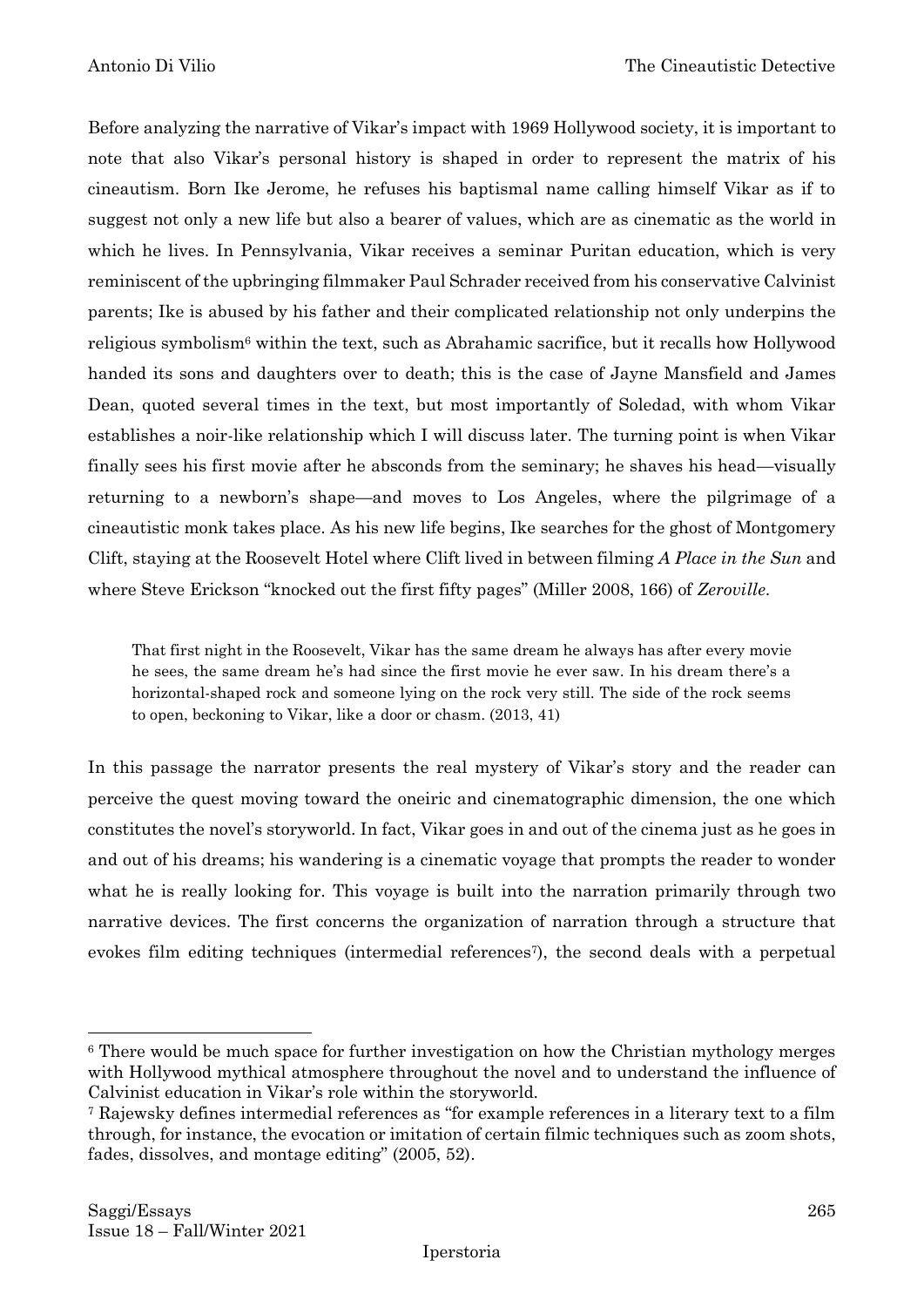intertextual reference, <sup>8</sup> or a social/intertextual context (Hutcheon 1988, 79) typical of postmodern fiction, so that the narrator brings together Vikar's tangible and dreaming experience, and stories and cultural images taken from movies.

*Zeroville*'s narrative develops into very brief chapters, on average one page—occasionally one line—long. The chapters are indeed brief takes which help the narration offer an ideology of discontinuity along with the displacement of Vikar. The novel's structure is made of short numbered passages ascending to number 227, before counting down to zero, and is described by Erickson as "a kind of Godardian conceit" (Stubbs 2021, 139).

In addition to the reference in the title,<sup>9</sup> Godardian's jump cuts are adapted into prose enlightening the protagonist's anxiety and disorientation, metafictionally questioning the idea of continuity. As Geoff King suggests, "continuity editing creates a coherent impression of space and time, and the connections between one and the other. Jump cuts and breaches of the 180 degree convention upset these coherencies" (2002, 39).

63. [...] he's too embarrassed to rise from his seat, so he goes on riding … 64. "… into the night— —west on Hollywood Boulevard and then cutting down La Brea to Sunset, turning right." (2013, 131)

Similarly, the short chapters enable the narrator to change the focus—just as a camera—and to represent flashbacks, perspectives, and also focalization through close-ups and cuts. In the following passage, for example, the cut is employed to make the transition from the external (ch. 6) to the internal setting of the scene (ch. 7).

6.

"You can let me off here," he says, and she drops him where Sunset and Hollywood Boulevards fork, at a small theater— 7.

—where he goes to the movies.

<sup>8</sup> I tried to consider this kind of intertextuality in terms of optional or obligatory and, however helpful it may be, I do not think the narrative requires a pre-understanding of intertexts or some kind of cinephile knowledge. On the other hand, to admit the opposite would require a closer examination of a hypothetical implied reader, an aspect of the novel that I am still investigating.

<sup>9</sup> The title of the novel echoes the line of futuristic private eye Lemmy Caution in Jean-Luc Godard's *Alphaville*: "This isn't Alphaville, it's Zeroville."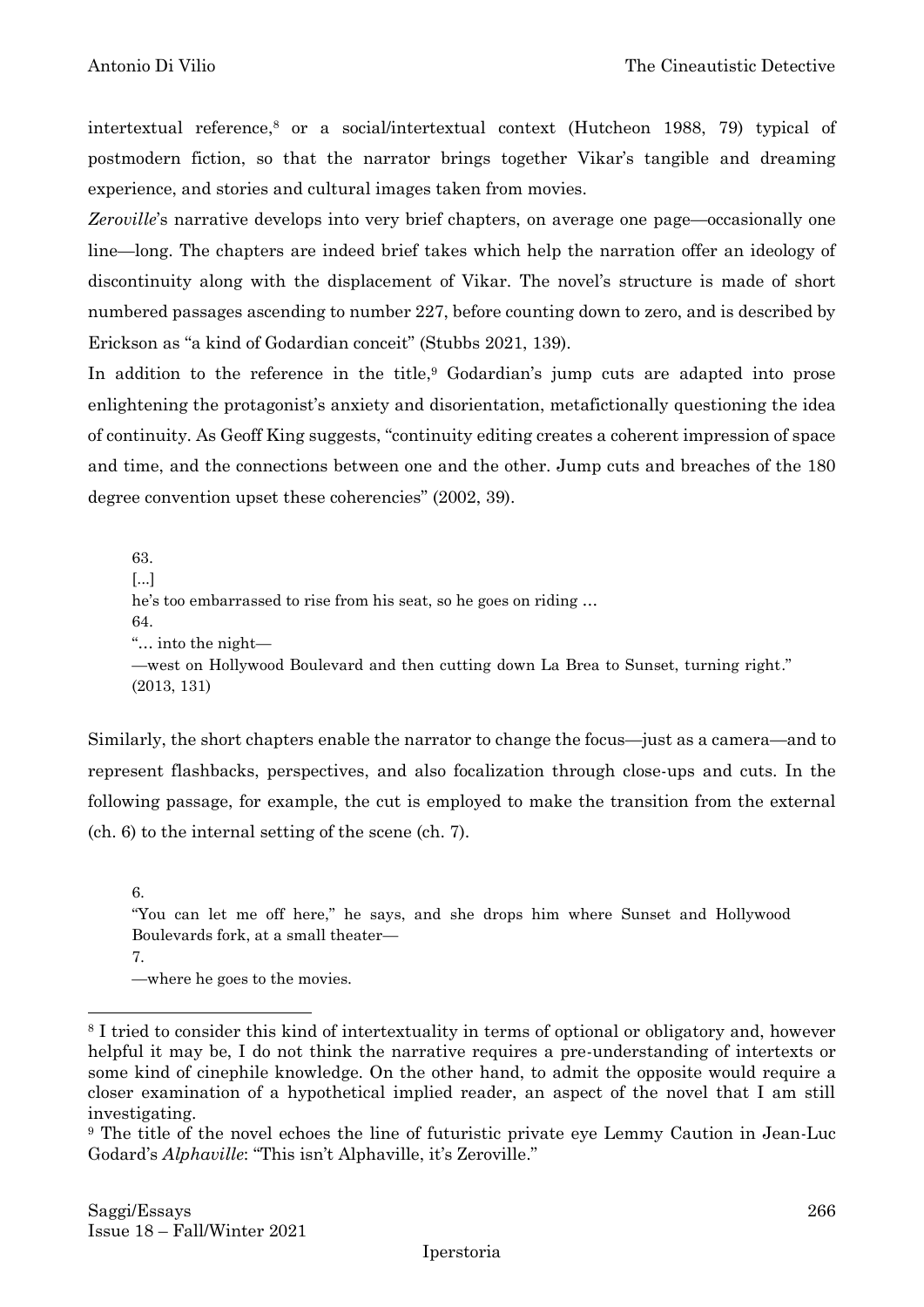A silent European film from the late twenties, it's the worst print Vikar has seen… (2013, 31)

This technique is also used by Erickson to shift constantly from Vikar's oneiric dimension to the filmic one, presenting an internal focalization thanks to which the reader can understand that the numerous intermedial references (Rajewsky 2005, 52) to other movies are presented through Vikar's consciousness. His mental subjectivity, for example, is fostered by the cutaway (Bordwell 1985, 330) that produces a disorienting effect through an addition of elements—such as the description of a movie scene—which are not supposed to belong to the depicted situation. However, since these elements are employed in order to get into Vikar's psyche, they cannot be considered sheer non-diegetic inserts.

This brings us to a further reflection on the surrealist signature of the novel, inherent to Erickson's oeuvre. If surrealist art sought to register the hidden currents of the unconscious (Bordwell 2001, 452), then *Zeroville*'s art proves to be conscious in depicting Vikar's cineautism, where causality is as evasive as in a dream. Not by chance, many of Ike's cinematic dreams relate to Soledad, as visions of her intersect with Joan Of Arc frames creating a symbolic overlap. In fact, Soledad is mentioned in the novel as Bunuel's illegitimate daughter: "she was in a nuthouse for a while in Oslo, and story has it she was cast as the woman who vanishes on the island in *L'Avventura* and then was dropped at the last minute, for mysterious reasons no one ever has understood or explained" (2013, 159). The fact that Vikar will finally reach Oslo at the end of the narration, searching for the original print of *The Passion of Joan of Arc* (Dreyer 1928), testifies the confluence of different kinds of realities (also in terms of time and space) in the same narration, that is proper to Bunuel's art as well as to *Zeroville*'s narration.

The attention to the forms and history of other media in Erickson's literature is also made particularly clear in the episode in which an African American burglar breaks into Vikar's apartment and they have an odd and analytic conversation about movies. Here the film-essay aspect of the novel breaks out; the arguments shift from actors' qualities to American politics, providing not only some critical discussion about American society—for example the Western myth ideologies from a racial standpoint—but also the representation of television with its inherent form of viewing.

The conversation between Ike and the burglar also presents itself as a reflection on watching television as a type of experience essentially different from watching a movie at a theater, "something that might be scientifically inferred by technical differences in their respective modes of encoding visual information" (Jameson 1997, 205). What is suggested here is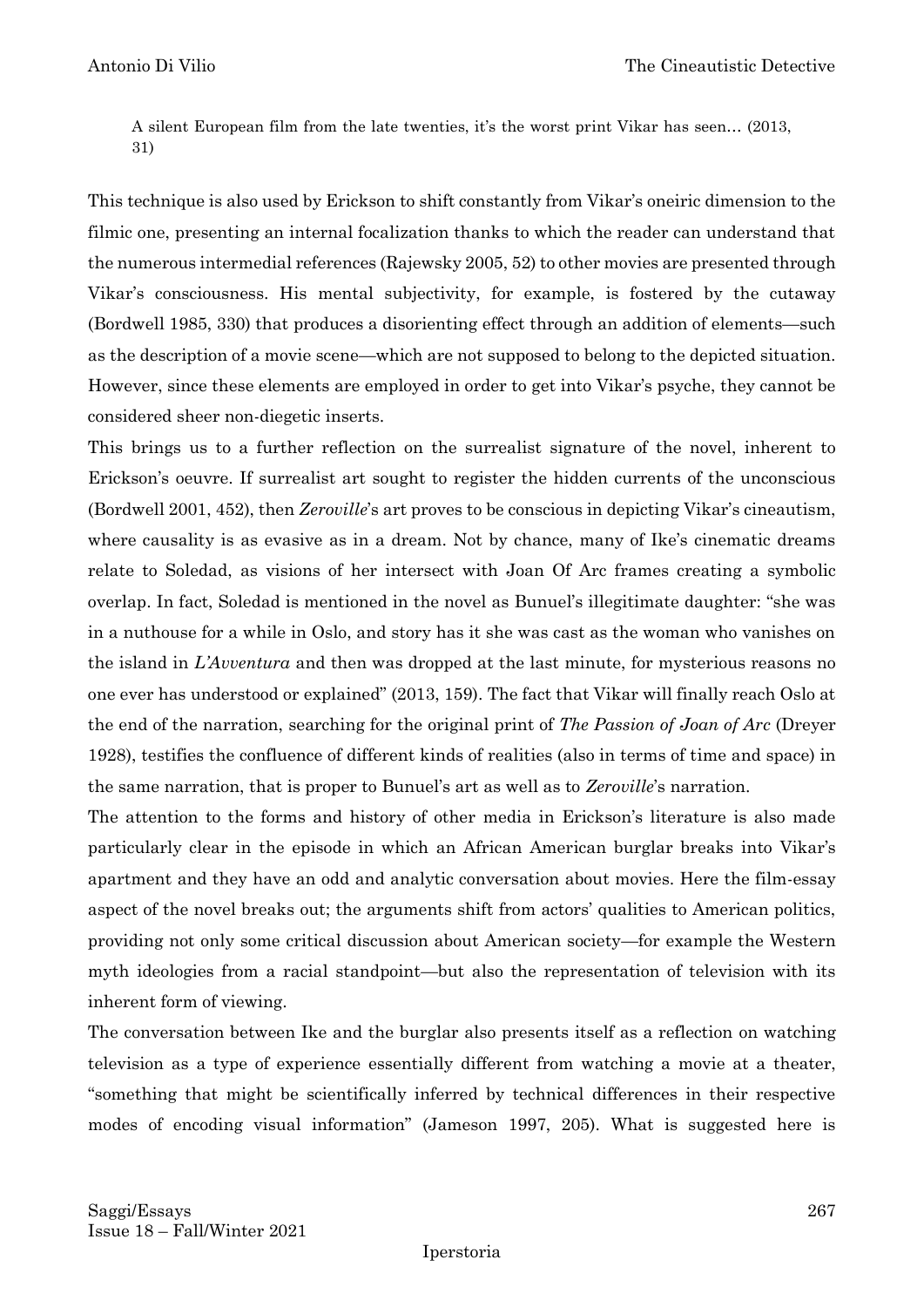"television's inherent capacity to reduce the filmic medium to its own form" (Randles 2019, 131), where old elements and what Jameson calls "new cultural signs or logos" (Jameson 1997, 86) are brought together and taken away from their specific contexts (the cinema theatre in this case). If television allows a repeated and 'private' viewing of a movie—an event that can take place even after many years from the movie release—it also gives space to a change of perceptions and interpretations of meaning and ideologies according to time and place. When Zazi sees *A Place in the Sun* (Stevens 1951) on television after having seen it in a theater with an audience that laughed at it, she tries to explain to Vikar "how seeing the movie by herself was very different from being part of a collective response" (Miller 2021, 170). What Erickson is suggesting—along with the fact that in modern times movie watching becomes a more solitary experience—is a consequential deconstruction of movies and, of course, of their internal meanings—as postmodern theory has long discussed—brought in a wider context. In *Zeroville* the perpetual references to movies, almost never explicitly named, represent this popularization and decontextualization proper of pop culture. Throughout the narrative, readers often run into movie excerpts or plot references to which—unless he/she is a cinephile or cineautistic—they can hardly give meaning; yet, the narrative's intention is not to start a guess-the-movie game but rather to create a hyper-reality that perfectly fits the time of the story. While in *The Sea Came in at Midnight* (1999)—one of Erickson's first novels—movies are projected on the city walls, in *Zeroville*'s world those projections are already present in the characters' minds, from Vikar to Zazi, who by the end of the novel dreams about Carl Dreyer's *The Passion of Joan of Arc* (1928) despite having not seen the film, and without "even know[ing] the woman was Joan of Arc" (2013, 632).

Finally, Vikar's life experiences happen to be interconnected with the movie characters' lives in a paranoid and sometimes predictable manner.

As Vikar traveled on what seemed an endless bus to Hollywood, the Traveler hurtles through space toward infinity. Dimensions fall away from the Traveler faster and faster until, by the end of the movie, he's an old man in a white room where a black monolith appears to him at the moment of death. He becomes an embryonic, perhaps divine Starchild. Vikar has come to Los Angeles as a kind of starchild as well, a product of no parentage he acknowledges, vestiges of an earlier childhood falling away from him like dimensions. (2013, 501)

It is interesting to notice how this parallelism with *2001: A Space Odyssey* (Kubrick 1986) at the end of the novel not only recalls Vikar's dream visions and his searching, but in a certain way also serves to strengthen the reliability of his cine-oneiric investigation. Kubrick's film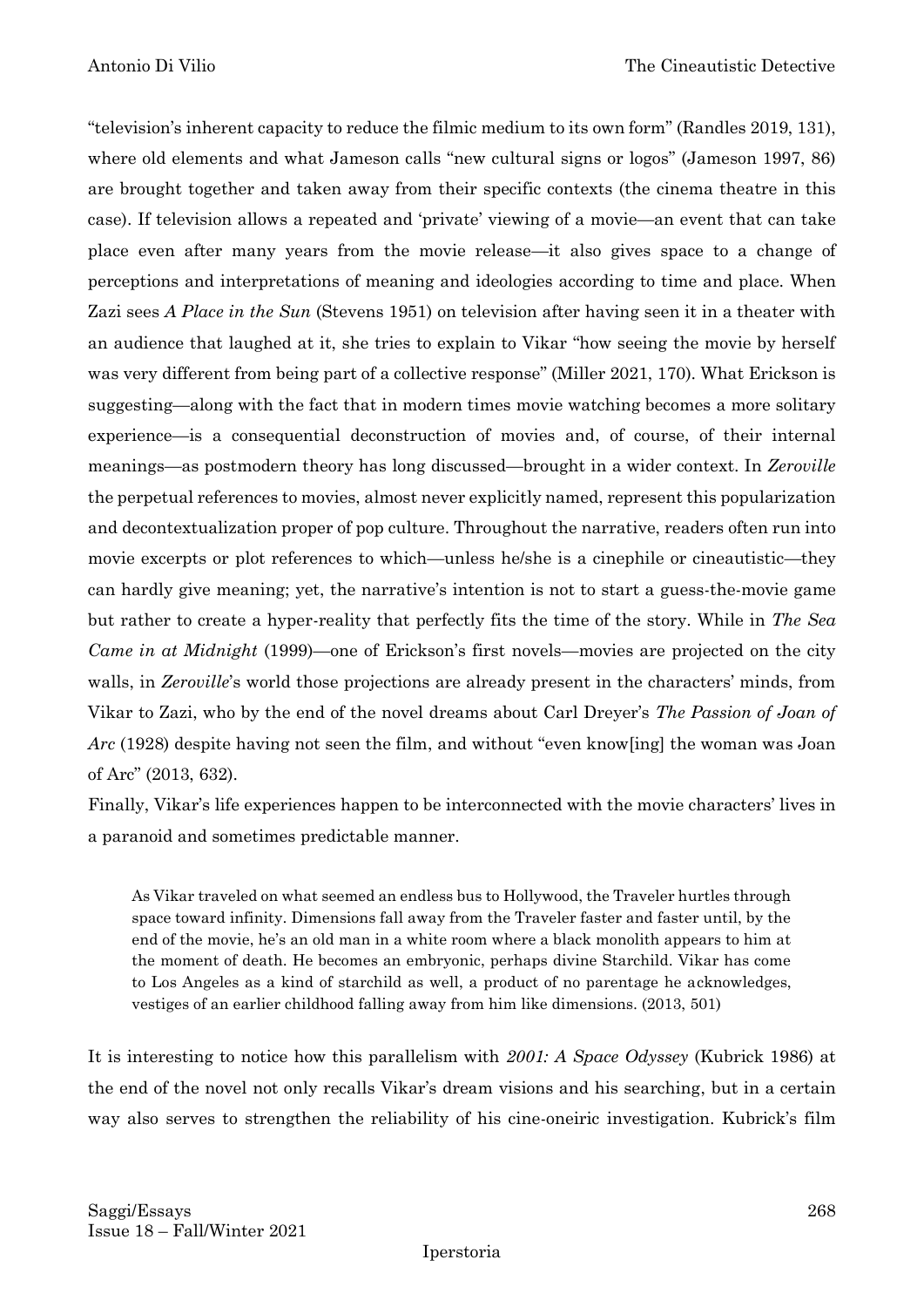helps Vikar to legitimate his voyeuristic search and at the same time provides a further sense of displacement that can be traced back to Bowman's arrival in space.

Of course, this is not the only case in which Erickson operates this kind of parallelism within the narrative; this narrative tool delivers more tension to the prose in the moments when the novel explores Vikar's quest, when the main references to the medium concern more closely the noir tradition.

## **5. Dreaming and detecting in Hollywood**

*Vikar says, "Continuity is one of the myths of film. In film, time is round like a reel. Fuck continuity. In every false movie is the true movie that must be set free."* (Steve Erickson, *Zeroville*)

As Los Angeles is the primary setting of the novel, most of the allusions to L.A. literature and film imagery concern the mystery genre or the private eye genre. Erickson's reappropriation of noir tropes is not restricted to *Zeroville*, since also *Rubicon Beach* (1986) as well as *Days between the Stations* (1995) are filled with Chandler and noir influences, particularly in the construction of the characters.<sup>10</sup> In *Zeroville*, references to Hitchcock's *Vertigo* (1958) and Ridley Scott's *Blade Runner* (1982) occur several times and perform two narrative functions: the first is the construction of a noir imagery to which Vikar's story is associated, setting the tone for his investigation, while the second, less explicitly, concerns Vikar's relationship with Los Angeles and the other characters along with his agency. In particular, Vikar's relationship with Soledad Paladin is symptomatic not only of his centrality as a male subject in the narration, typical of noir narratives, but also of the existence of a link between his oneiric world and the real experience, an ability that belongs to the film medium and by extension to Vikar.

Soledad Paladin—loosely based on a true European actress named Soledad Miranda, who was a star of soft-core vampire movies—is the tragic actress Vikar falls in love with, playing a fundamental symbolic role in the novel's storyworld. Dying in a car crash, just like her real-life counterpart, she represents Vikar's concern with the father-Hollywood that sacrifices its children. Above all, Soledad's function in the novel is extremely critical with regard to Vikar's complex sexuality. This brings us to another reflection: Vikar in his dreams experiences an

<sup>10</sup>A deep awareness of Chandler's literature and influence on the contemporary novelists and writers is also visible in Erickson's activity as film critic, as his reviews of Paul Thomas Anderson's *Inherent Vice* (2015), of Amazon's *Bosch* Tv Series (2016), and of Nicholas Winding Refn's *Drive* (2011) show.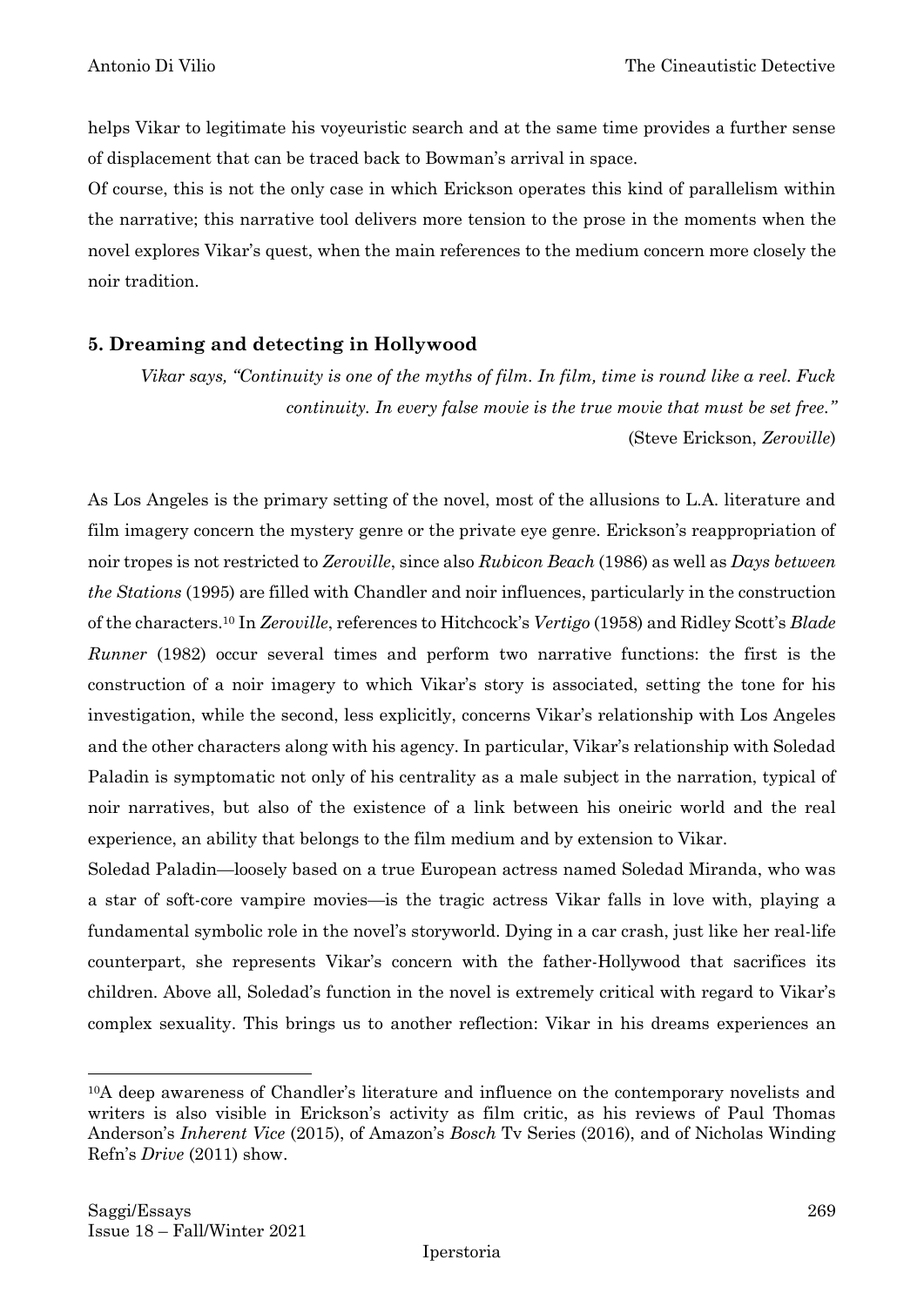erotic desire of Soledad "as Siamese twins," (2013, 161) expressing both a feeling of desire and of guilt in that she represents the screen siren of the time, as Erickson himself states, complicating Vikar's sexual conscience. While initially Elisabeth Taylor had been Vikar's ultimate erotic model, he begins to feel guilty when seeing Kim Novak in *Vertigo* (1958) on the screen and "feels like he's cheating on not only Taylor but Soledad as well" (2013, 514).

This essentially shows us not only that the dream dimension is present in Vikar as a continuum of cinematic vision but also that his dreams represent his repressed sexuality, according to a classic Freudian interpretation. Similarly, in Vikar "scopopholic viewings act as the catalyst for these internalized projections" (Randles 2019, 135) and his centrality as a character is typical of noir narratives in which the female form is conveyed to the viewer through the lens of male heterosexuality. In some aspects, Soledad is evocative of the femme fatale and her agency is divided into two levels, one cinematic and one real. As Vikar yells at her: "'This is the profile of the one who wants you,' and turns his head back, 'this is the profile of the one who would kill you, for sacrificing your nine-year-old child'" (2013, 389). If on the one hand Soledad distracts Vikar from protecting her and Zazi, on the other hand she enacts Vikar's awareness about the rise of a new type of screen siren. Soledad's life, despite her charm and power to seduce Vikar, is doomed to be destroyed. She plays a part in "*Lesbian Vampires*" <sup>11</sup> (2013, 173), a porn film in which she is a seductive vampire and which originates Vamp, the dark lady in European cinema (modeled in the US after Theda Bara). This was the first representation of the woman commercially offered in movies as an object of sexual fantasy and the last gasp of the cult of the *fatale* (Kaplan 1998, 180). Not by chance, Soledad will play a minor role in Altman's *The Long Goodbye* (1973), an iconic noir movie that introduces the New Hollywood transition operating a free transposition of Chandler's novel. Her agency as a *femme fatale* is of course limited, and she cannot even find a role in a movie because of her extreme beauty (both Antonioni and Altman refuse to give her a lead).

Moreover, as Liam Randles claims, "a lustful fascination with Soledad develops from a processing of her screen persona" (2019, 133) and Erickson's recurring presentation of the evocative qualities of movies—the medium acting as a tissue between dream and memory naturally fits into such a portrayal. In the cinema environment, the character's repressed sexuality can manifest involuntarily and appears to be on the screen as well as in his dreams. Of course, repressed sexuality has always played a significant role in the classic private eye characterization, and in Vikar this dimension is constantly driven by his memory and dreams.

<sup>&</sup>lt;sup>11</sup> The title of this film can be easily associated with the real film *Vampyros Lesbos* (Franco) 1971) in which Soledad Miranda is Countess Nadine Carody.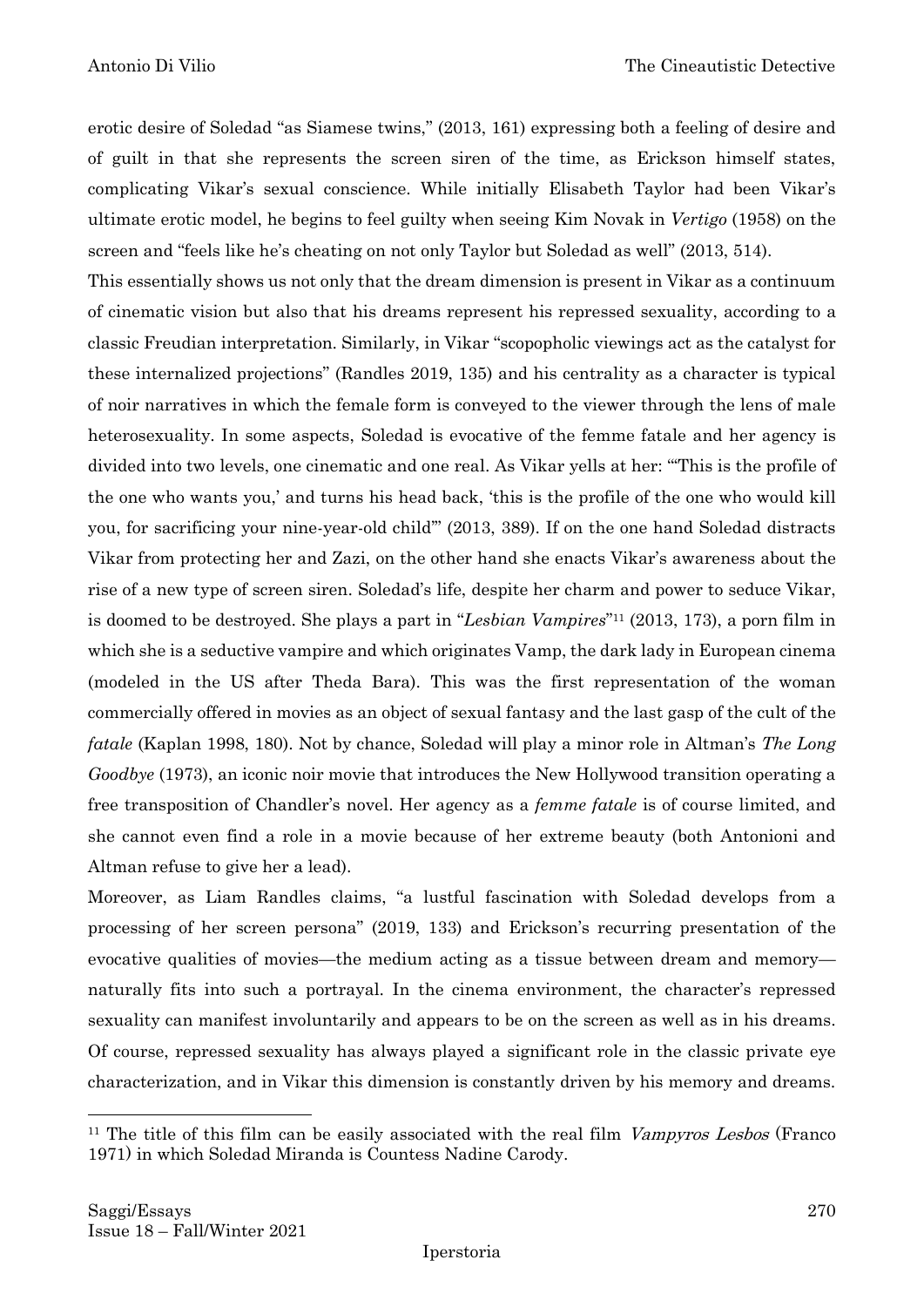The resurgence of the past is central to Vikar's investigation and regulates his relationship with Soledad and Zazi; in fact, the idea of a surreal connection between Vikar and Soledad's past is perpetuated throughout the novel and is eventually projected into the future. On the one hand, Vikar's model of the cinema-church he built as an architecture student reminds Soledad of the mental institute in Oslo where she spent her childhood; on the other hand, Vikar's dreams of Soledad projects her in celluloid and frames in films he will eventually discover. In this regard, references to Hitchcock's *Vertigo* (1958)—defined by Erickson as "cinema of hysteria"<sup>12</sup> (Miller 2021, 73)— reveal the nature of this relationship:

In another movie, a private eye fell in love with the blonde he was hired to follow. The blonde was haunted by past lives and the memory of once having committed suicide by flinging herself from an Old California mission steeple; when she described the steeple, the private eye recognized it, and told her she had seen it not in any past life but this one. But it was the private eye who didn't know the truth, a truth he could never suspect. (2013, 109)

The visions of the mission steeple bring to Vikar's mind his model of the small church and the "vision of this church was so perfectly realized in his mind that he worried it was something he had seen and forgotten, as though in a past life" (2013, 110). Vikar's paranoia increases as he discovers that the model he designs is identical to Soledad's mental hospital in Oslo, where he will discover the original copy of *The Passion of Joan* Arc (Dreyer 1928). Therefore, *Vertigo* (Hitchcock 1958) has the hysteric power of connecting Vikar's past to his future investigation and movies, much like his dreams, serve as premonitory clues in his detection.

A similar connection between the past and the future is conveyed through the allusion to another classic noir movie, Ridley Scott's *Blade Runner* (1982). In the text, this reference is connected to Vikar's viewing of *The Passion of Joan of Arc* (Dreyer 1928) and *2001: A Space Odyssey* (Kubrick 1986) as similar past and future representations. These movies, as Erickson claims, "share a kind of anarchic spiritualism, even as they tell their stories from opposite ends of both modern history and modern imagination" (Miller 2021, 155). In fact, *Blade Runner* (Scott 1982) reflects Vikar's personal history and his travel to L.A., in a moment in which the city represented the future both in a cinematographic and metaphorical way, into a futuristic setting.

<sup>12</sup> Erickson defines as "cinema of hysteria" a particular kind of 20th century cinema that was "beyond rationality, that was ur-rational as opposed to irrational" (Miller 2021, 73). As the narrator of Erickson's novel *Amnesiascope* (1996) claims, these are movies that "make no sense at all—and we understand them completely" (1996, 51).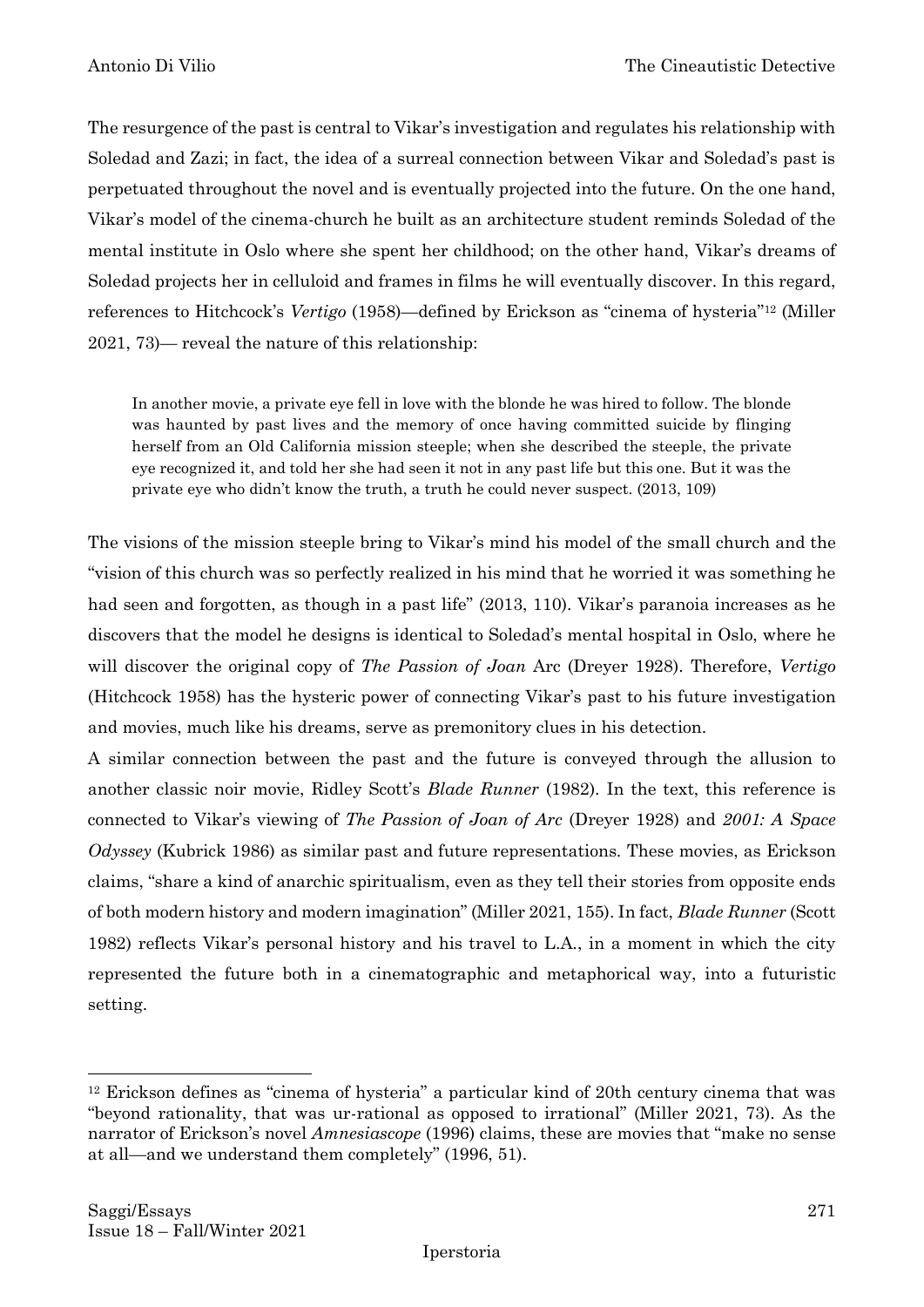"An L.A. private eye of the future executes robots who believe they're human because they remember. The movie takes place in a Los Angeles where everything is reset at zero. The future is reset at zero. Memory is reset at zero, prophecies are reset at zero. All latitudes and longitudes are reset at zero; everything that one believes about oneself is reset at zero. There's no sunlight in this Los Angeles; every day is reset at zero. There's no starchild in this movie because childhood has been reset at zero. In this Los Angeles, there is no Hollywood; in this movie, the Movies have been reset at zero." (2013, 738)

By moving to Los Angeles Vikar resets his life to zero, leaving his childhood and his father behind, exposing his orphanhood; "he's an orphan the way the Starchild in *2001* is the ultimate orphan, the way Joan of Arc became an orphan" (Miller 2008, 155). In Hollywood, Vikar can start his detection, absorbing the cultural fervor of the time; he is the chosen one to the point of being made responsible also for the 1981 discovery of the lost Oslo print of *The Passion of Joan of Arc* (Dreyer 1928). Besides, as Žižek claims apropos of *Blade Runner* (Scott 1982), "the hero, the hard-boiled investigator, is sent on a quest […] whose final outcome is that he himself was from the very beginning implicated in the object of his quest" (1993, 200) and Vikar's dreams and memory suggest that he is implicated from the beginning of the narration.

If one of detective fiction's conventions is the revelation of hidden truths, it is clear that the discovery of a clandestine film consisting of hidden stills concealed within every movie ever made shall take place through Vikar's interaction with both the real and the cinematic world. In this regard, the protagonist's acceptance of being, as Jeffrey in *Blue Velvet*, "in the middle of a mystery" (Lynch 1986, 1:03:16), going so far as to travel to Europe, is symptomatic of his agency of editor/detective in search of his own quest.

Not surprisingly, by juxtaposing Vikar and the private eye figure, the narrator eventually links Vikar's experience to Robert Altman's adaptation of Raymond Chandler's *The Long Goodbye* (1973), where "the most famous and romantic of L.A. private eyes finds himself at the beach, amid the lazy decadence of the seventies" and in which Vikar can almost "recognize the beach house where he was seduced by Margie Ruth" (2013, 115). In the same house Vikar encounters a young Robert De Niro, another important figure from the New Hollywood, who in *Taxi Driver* (1976) will significantly transform the detective's image. As *Zeroville*'s narrator claims, "Three years later Marlowe will move to New York, change his name to Bickle and drive cabs for a living" (2013, 256).

Vikar will also go to New York, where he will again find himself protecting Zazi from Soledad's conduct, remedying the tradition of parents who sacrifice their children, and saving a William Friedkin picture. Here Ike will also experience the emergence of punk music that can be summarized in his listening of Joy Division's *Shadowplay*, a song that "evokes a displacement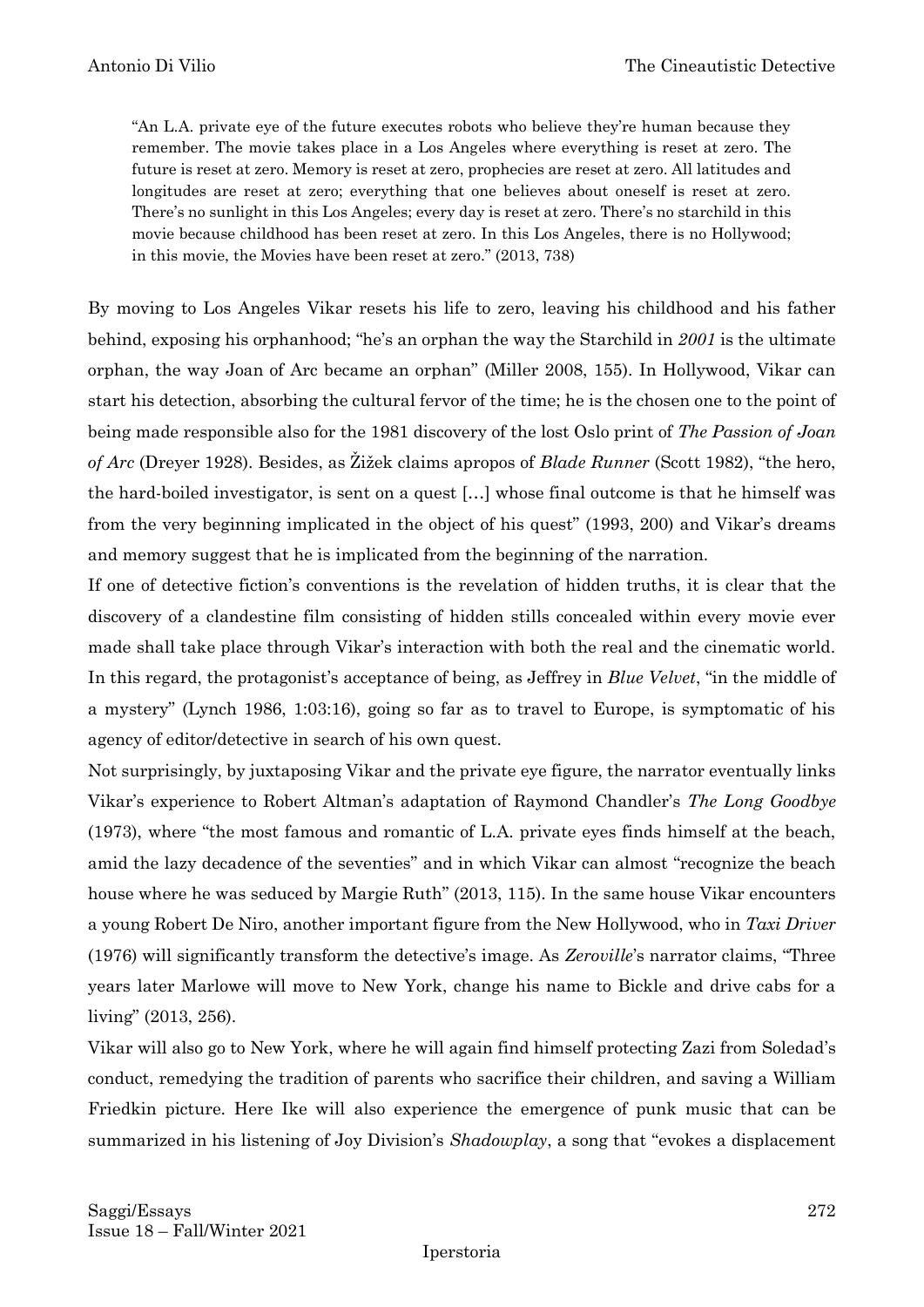that's as liberating as it is terrifying, and images of a secret city, with wandering streets that spiral down to some forbidden center" (Miller 2021, 164). Like the typical private eye who tries to understand how to relate to the fragmented space that surrounds him, Vikar experiences this displacement, the *vertigo*, and it could not be otherwise since everything in *Zeroville* happens to be circular, every frame tends to come together in the same frame, "each scene is in all times . . . and all times are in each scene" (2013, 200).

Finally, Vikar's meeting with the ghost of Montgomery Clift later in the novel is indicative not only of *Zeroville*'s endless circularity but also of the nature of the quest. "Like a private eye eluding pursuit in the ongoing movie of Los Angeles, Vikar gets off at the seventh floor and takes the stairs the rest of the way to the ninth" (2013, 744) and establishes a surreal dialogue with Clift who suggests to Vikar:

"That Secret Movie? The one that's hidden frame by frame in all the other movies?" "Yes." "Maybe we're not dreaming it. Maybe it's dreaming us." (2013, 758)

As also his dreams have become part of the movies themselves, Vikar, much like his skull, becomes "almost literally a blank slate, or a medium (in the spiritualistic sense) for the cinematic medium (in the McLuhan sense)" (Shaviro 2007). Mirroring Perceval's quest for the Holy Grail, the secret Vikar seeks is not fully revealed at the end of the novel. Anyway, if Beekman argues that Marlowe represents the archetype of a "sober knight on a never finished quest" (1973, 166), Vikar, with his cinematic-heroic values, brings cinema to a transcendental dimension, with no definite solutions for its ontology, but rather providing interpretations—if not understanding—for the transition from the Golden Age to the New Hollywood and beyond. From Erickson's 21st century perspective, finally, Vikar's motto "fuck continuity" (2013, 405) should not only be read as a transition to New Hollywood but also as a religious/cinematic prophecy about what Steven Shaviro calls the "post-cinematic age," in which Vikar's "filmmaking abandons the ontology of time and space" (2010, 388) by creating his own kind of post-continuity editing, moved by his punk attitude.

After all, despite his initial naivety, Vikar will be aware of his role of cineautistic detective, floating in the post-noir Los Angeles atmosphere, and finally embracing the (post-postmodern) discontinuity by questioning the essence of the medium.

**Antonio Di Vilio** *is a Ph.D. student in Anglo-American literature at the University of Trieste/University of Udine. His research interests focus on California literature and culture,*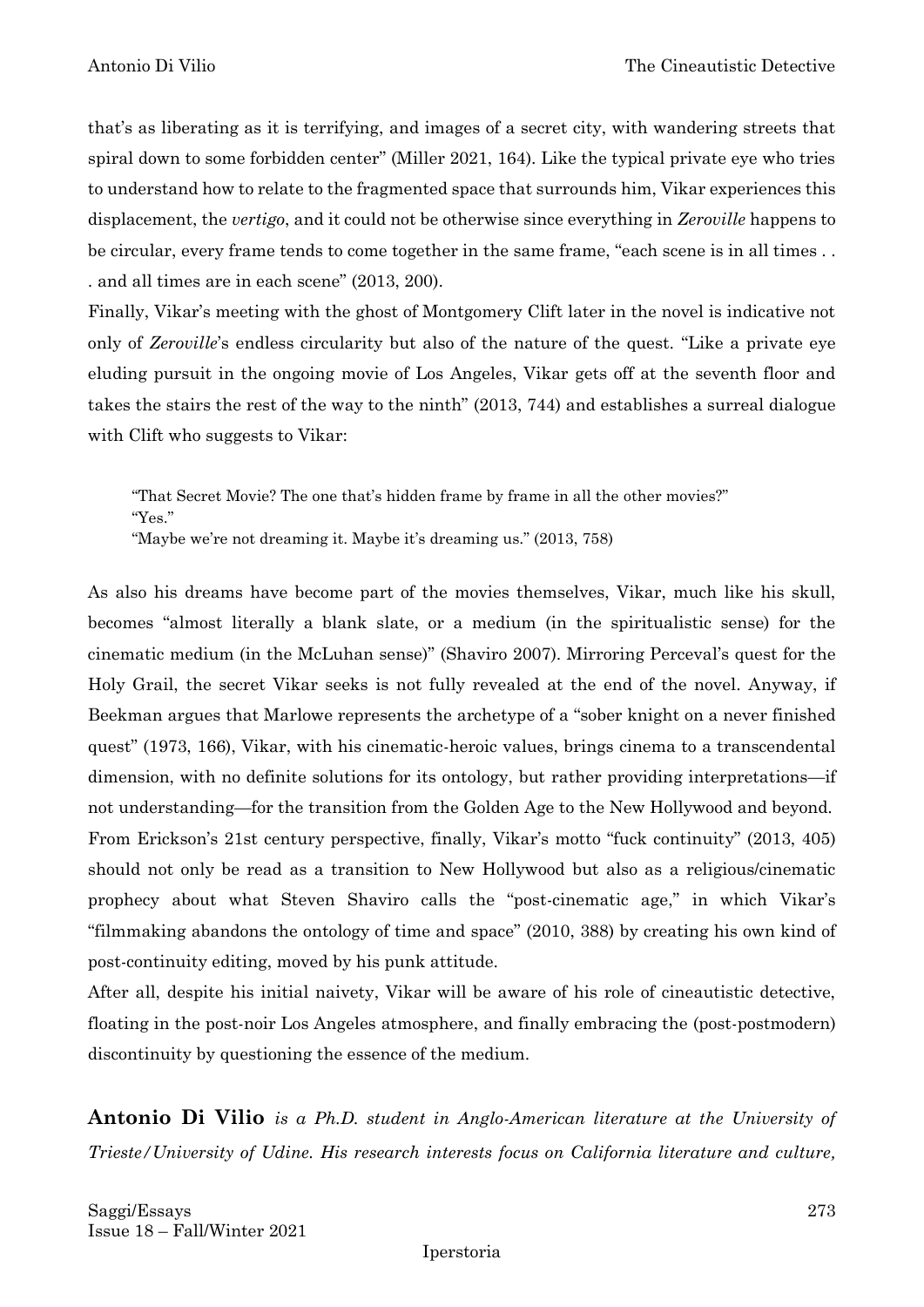*noir, narratology, Cold War narratives, film text and American folk music. He published articles and reviews on authors such as Thomas Pynchon, Steve Erickson, Paul Thomas Anderson and Jeff Tweedy. In 2019 he earned a Master Degree in European and American Languages and Literatures at University of Naples "L'Orientale". He is also member of AISNA (Associazione Italiana di Studi Nord-Americani).*

### **Works cited**

Altman, Robert. *The Long Goodbye*. 1973.

Anderson, Paul Thomas. *Inherent Vice*. 2014.

---. *Magnolia*. 1998.

Baudrillard, Jean. *America*. London: Verso Books, 1988.

- Beekman, E. M. "Raymond Chandler & an American Genre." *The Massachusetts Review* 14.1 (1973): 149-173.
- Bordwell, David and Kristin Thompson. *Film Art: An Introduction*. 8th ed. New York: McGraw Hill, 2001.
- Bordwell, David. *Narration in the Fiction Film*. Madison: The University of Wisconsin Press, 1985.
- Chandler, Raymond. *The Long Goodbye*. New York: Vintage Books, 1999.

Cohn, Dorrit. *Transparent Minds*. Princeton: Princeton University Press,1978.

- Copjec, Joan. *Shades of Noir*. Edited by Joan Copjec. London: Verso Books, 1993.
- Cronenberg, David. *Maps to the Stars*. 2014.
- Davis, Mike. *City of Quartz*. New York: Vintage Books, 1992.
- ---. *Ecology of Fear: Los Angeles and the Imagination Of Disaster.* New York: Metropolitan Books, 1998.
- Didion, Joan. "The White Album". *Joan Didion: The 1960 & 70s*. Edited by David L. Ulin. New York: Library of America, 2019. 745-910.

Dreyer, Carl Theodor. *The Passion of Joan of Arc*. 1928.

Godard, Jean-Luc. *Alphaville: A Strange Adventure of Lemmy Caution*. 1965.

Ellroy, James. *Blood's A Rover*. New York: Alfred A. Knopf, 2009.

- Erickson, Steve*.* "Amazon's Bosch Channels Classic Detective Noir", *Los Angeles Magazine* 10 March 2016. https://www.lamag.com/steveerickson/amazons-bosch-channels-classicdetective-noir/. Last Visited 20/08/2021.
- ---. *Amnesiascope*. New York: Henry Holt, 1996.
- ---. *Arc d'X*. Trans. Tommaso Pincio. Roma: Fanucci, 1999.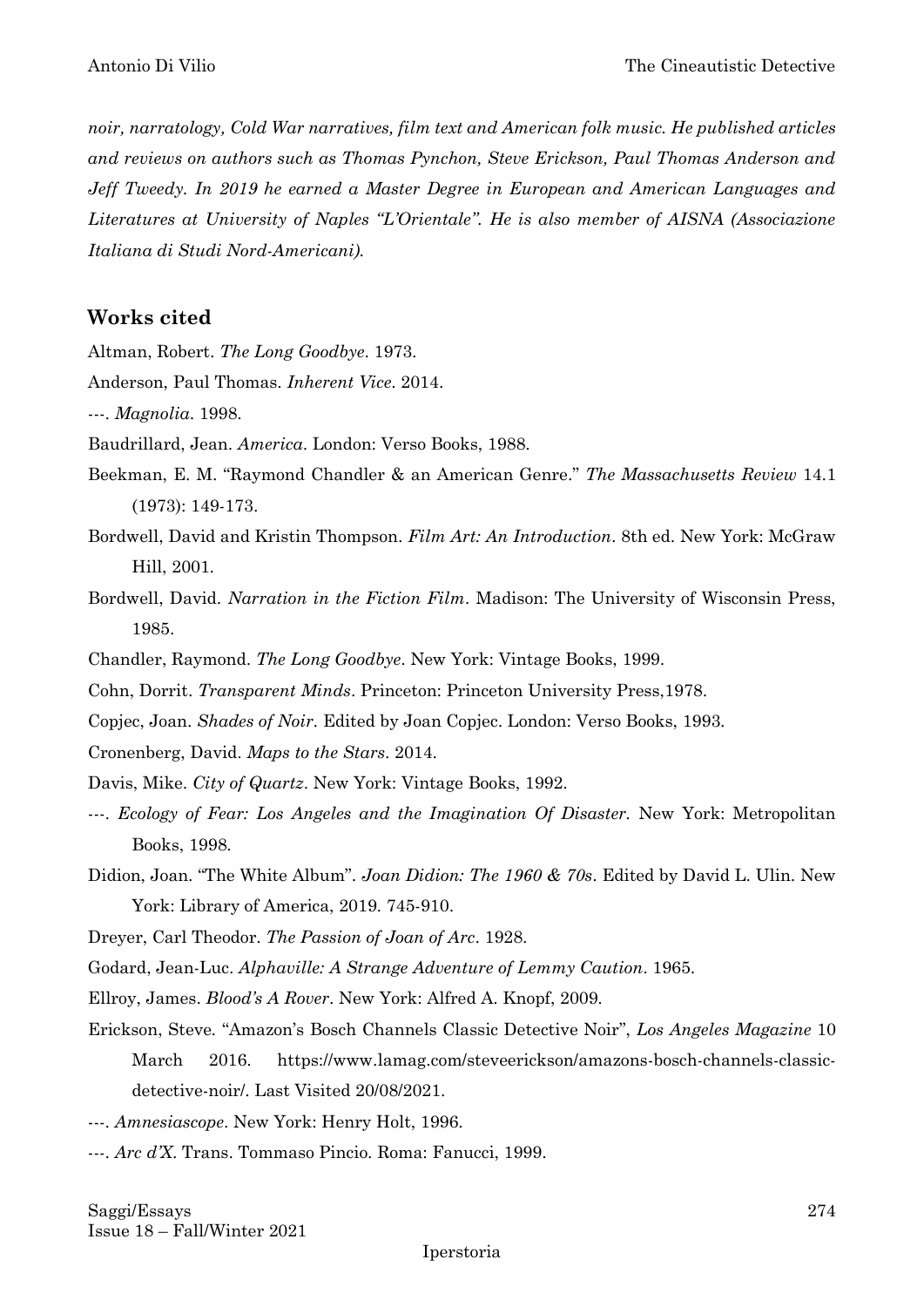- ---. *Days Between the Station*. New York: Poseidon Press, 1985.
- ---. *Leap Year*. New York: Poseidon Press, 1993.
- ---. "Maps to the Stars Grapples with the Movie Business's Most Complicated Character: Hollywood Itself." *Los Angeles Magazine* 1 October 2014. https://www.lamag.com/steveerickson/maps-to-the-stars-grapples-with-the-moviebusinesss-most-complicated-character-hollywood-itself/. Last Visited 20/08/2021.
- ---. *Our Ecstatic Days*. New York: Simon & Schuster, 2005.
- ---. "Paul Thomas Anderson & the Cinema of Outcasts." *Los Angeles Magazine* 26 January 2015. https://www.lamag.com/longform/paul-thomas-anderson-cinema-outcasts/. Last Visited 20/08/2021.
- ---. "Road Hazards." *Los Angeles Magazine* 1 October 2011. https://www.lamag.com/steveerickson/road-hazards/. Last Visited 18/11/2021.
- ---. *Rubicon Beach*. New York: Poseidon Press, 1986.
- *---*. *Shadowbahn*. New York: Blue Rider Press, 2017.
- ---. *The Sea Came at Midnight*. New York: William Monroe, 1999.
- ---. *These Dreams of You.* New York: Simon & Schuster, 2012.
- *---. Zeroville*. E-book Edition. New York: Open Road Media, 2013.
- Fitzgerald, Scott F. *The Last Tycoon*. London: Penguin Classics, 2010.
- Herman, Luc and Bart Vervaeck. *Handbook of Narrative Analysis.* Second Edition ed. Lincoln: University of Nebraska Press, 2019.
- Hitchcock, Alfred. *Vertigo*. 1958.
- Hopper, Dennis. *Easy Rider*. 1969.
- Hutcheon, Linda. *A Poetics of Postmodernism: History, Theory, Fiction*. London: Routledge, 1988.
- Jameson, Fredric. *Postmodernism. Or, the Cultural Logic of Late Capitalism*. Durham: Duke University Press, 1997.
- Joy Division. "Shadowplay." *Unknown Pleasure*. Rhino Records. 2015.
- Kaplan, E. Ann. *Women in Film Noir*. Edited by Ann Kaplan. London: Palgrave Macmillan, 1998.
- King, Geoff. *New Hollywood Cinema: An Introduction.* London: I.B. Tauris & Co., 2002.
- Kubrick, Stanley. *2001: A Space Odyssey*. 1968.
- Lynch, David. *Blue Velvet*. 1986.
- McCaffery, Larry, edited by. *After Yersterday's Crash: The Avant-Pop Anthology*. London: Penguin Books, 1995.